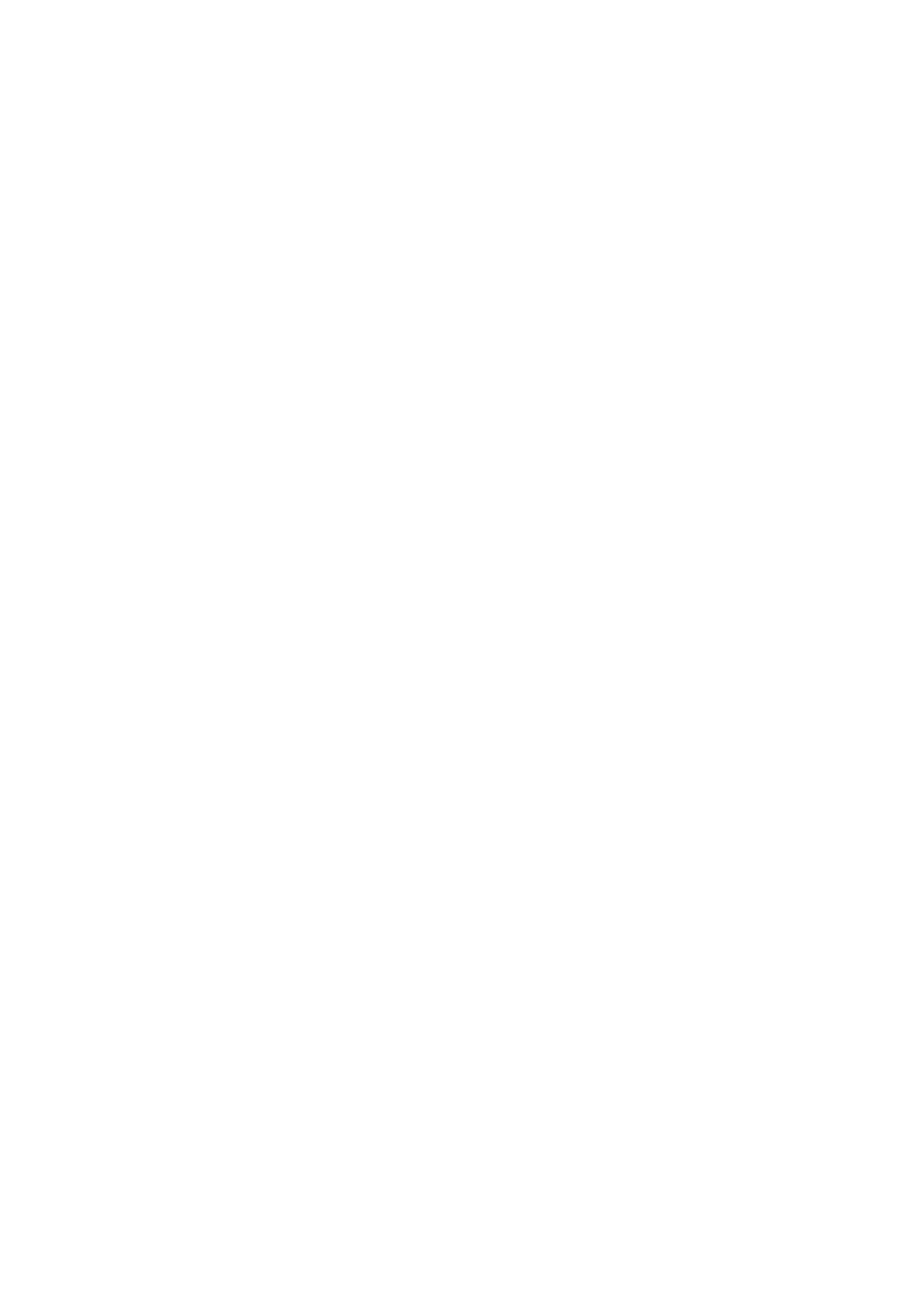#### **PUBLIC TRUSTEE ACT 1941**

#### **PUBLIC TRUSTEE'S SCALE OF FEES**

**Commencing 1 July 2018** 

#### **CHAPTER A—PRELIMINARY**

#### **PART 1—GENERAL**

1. This Scale of Fees commences operation on 1 July 2018.

2. The Dictionary in Schedule 1 defines words and phrases used in this Scale of Fees.

3. This Scale of Fees applies when the Public Trustee is acting solely and also when the Public Trustee is acting jointly with another person or persons.

4. In addition to this Scale of Fees, the Public Trustee shall be reimbursed for all expenses that the Public Trustee properly incurs. These include, but are not limited to—

- (1) external management fees and charges with respect to a PTIF;
- (2) fees and disbursements of external lawyers;
- (3) court fees;
- (4) fees of external genealogists;
- (5) expenses incurred in connection with purchasing or selling property;
- (6) expenses incurred in constructing a dwelling on real property;
- (7) expenses incurred in constructing an extension to, or modifications on, an existing dwelling;
- (8) duties under the *Duties Act 2008*;
- (9) charges by Landgate; and
- (10) charges by the Registry of Births, Deaths and Marriages.

5. Pursuant to section 5 of the Act, the Public Trustee may delegate his powers or duties. This includes, but is not limited to, any of his powers or duties referred to in this Scale of Fees.

6. All fees referred to in this Scale of Fees are inclusive of any applicable goods and services tax as defined in the Commonwealth *A New Tax System (Goods and Services Tax) Act 1999*.

7. Unless otherwise indicated, all values are gross values.

8. Where a client, trust or estate (other than a deceased estate) has an interest in an asset as a joint tenant, then for the purpose of determining the value of that asset, it is deemed to be held as tenants in common in equal shares.

9. The Public Trustee commences to administer a deceased estate on the date that it accepts the estate for administration.

10. The Public Trustee establishes a testamentary trust on the date that it first transfers an asset (such as a sum of money) from the deceased estate to the testamentary trust.

11. The Public Trustee commences to establish a court trust on the date that it first receives money constituting the trust property (not the date the order is made appointing the Public Trustee as trustee).

12. For the purpose of this Scale of Fees, if the Public Trustee is exercising powers of a trustee under section 72(1) and paragraph (h) of Part B of Schedule 2 of the *Guardianship and Administration*  Act 1990, the Public Trustee is deemed to be acting as a trustee of the trust.

13. The services covered in Chapter B are the Public Trustee's primary services, but are not all of the Public Trustee's services. Notwithstanding anything said in Chapter B, the Public Trustee charges fees under Chapter C where applicable.

14. Section 38B(2) of the Act says that nothing in section 38B prevents—

- (1) the payment of any fees that a testator in his Will has directed to be paid; or
- (2) the payment of any fees that have been agreed on between the Public Trustee and a person for whom the Public Trustee performs a function or provides a service under this Act or any other written law, either in addition to or instead of the fees provided for by section 38B.

These fees include, but are not limited to, fees for the Public Trustee to manage an estate pursuant to an enduring power of attorney that the Public Trustee agreed with the donor of that power.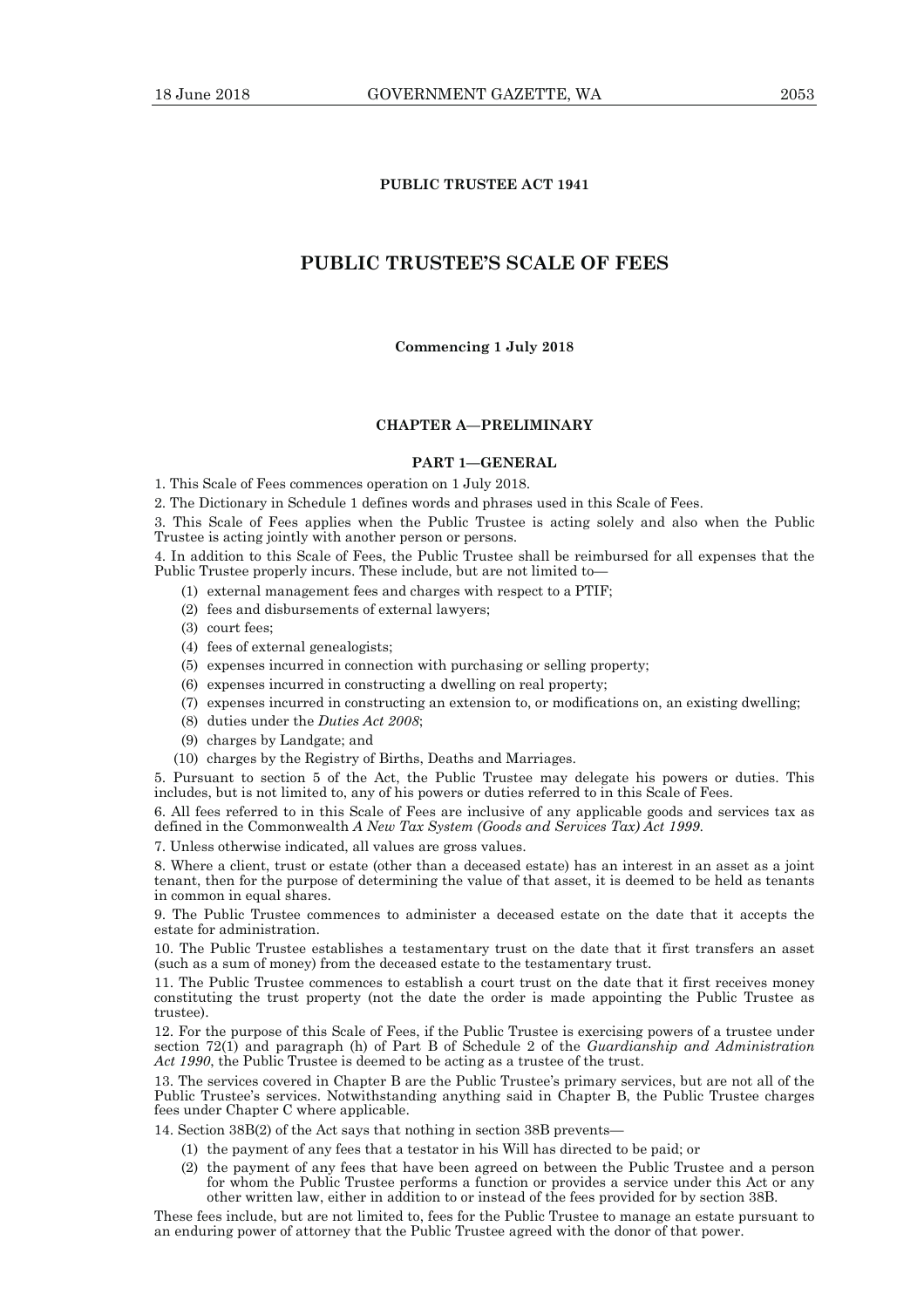#### **PART 2—TIME AND MANNER AND METHOD OF CALCULATION**

15. Subject to this Part, the Public Trustee's fees will be paid or deducted as soon as practicable, and need not be paid or deducted in the financial year in which they were incurred. They will be paid or deducted in the manner that the Public Trustee considers suitable at the time and need not be paid or deducted all at once.

16. Any or all of the fees referred to in Schedules 6 to 10 and 13 may be paid or deducted—

- (1) annually or more frequently than once a year;
- (2) on dates that the Public Trustee determines; and
- (3) according to the situation applicable at each date on which the fee is charged, which may vary during the period covered by the fee.

17. The fees referred to in Schedules 6 to 10 and 13 are calculated on a pro rata basis if—

- (1) the administration of the estate commences, or the trust is established, after 1 July 2018; and/or
- (2) the Public Trustee ceases to administer the estate or act as trustee of the trust before 30 June 2019.

#### **PART 3—WAIVER OF FEES**

18. Pursuant to section 38B(9) of the Act, where in a particular case the Public Trustee is satisfied that there is proper cause, the Public Trustee may waive, either wholly or in part, any fees determined under the Act.

#### **CHAPTER B—THE PUBLIC TRUSTEE'S PRIMARY SERVICES**

#### **PART 4—DECEASED ESTATES**

#### *Division 1—Deceased estates commenced on or before 30 June 2008*

19. This Division applies when the Public Trustee commenced to administer a deceased estate on or before 30 June 2008.

20. The fees for the services of the Public Trustee with respect to a deceased estate (including, but not limited to, postages and stationery and collecting income) are charged in accordance with the *Public Trustee Regulations 1942* as they stood on the date on which the Public Trustee commenced to administer the estate.

#### *Division 2—Deceased estates commenced during the period 1 July 2008 to 30 June 2009*

21. This Division applies when the Public Trustee commenced to administer a deceased estate during the period 1 July 2008 to 30 June 2009.

22. The fees under this Division for the services of the Public Trustee with respect to a deceased estate (including, but not limited to, postages and stationery and collecting income) are charged in accordance with the Division 2 of Part 4 of the Scale of Fees that was annexed to the annual agreement covering the period 1 July 2012 to 30 June 2013.

#### *Division 3—Deceased estates commenced during the period 1 July 2009 to 30 June 2018*

23. This Division applies when the Public Trustee commenced to administer a deceased estate during the period 1 July  $2009$  to 30 June 2018.

24. The fee under this Division for administering a deceased estate is calculated in accordance with the Public Trustee's Scale of Fees that was current when the Public Trustee commenced to administer the deceased estate.

#### *Division 4—Deceased estates commenced on or after 1 July 2018*

25. This Division applies when the Public Trustee commences to administer a deceased estate on or after 1 July 2018.

26. Subject to this Division, the fee payable for administering a deceased estate is calculated by—

- (1) applying Schedule 3 to determine the total number of standard units of effort; then
- (2) applying Schedule 4 to determine the service level and fee applicable to that total number of standard units of effort.

27. The general administrative activities and duties for acting under this Division are stated in Schedule 5.

28. The fee payable for administering a deceased estate is calculated at the hourly rate if both of the following apply—

- (1) the Public Trustee is not administering it under the *Aboriginal Affairs Planning Authority Act 1972*; and
- (2) no formal authority from a court, or authentication of authority from a court, is obtained.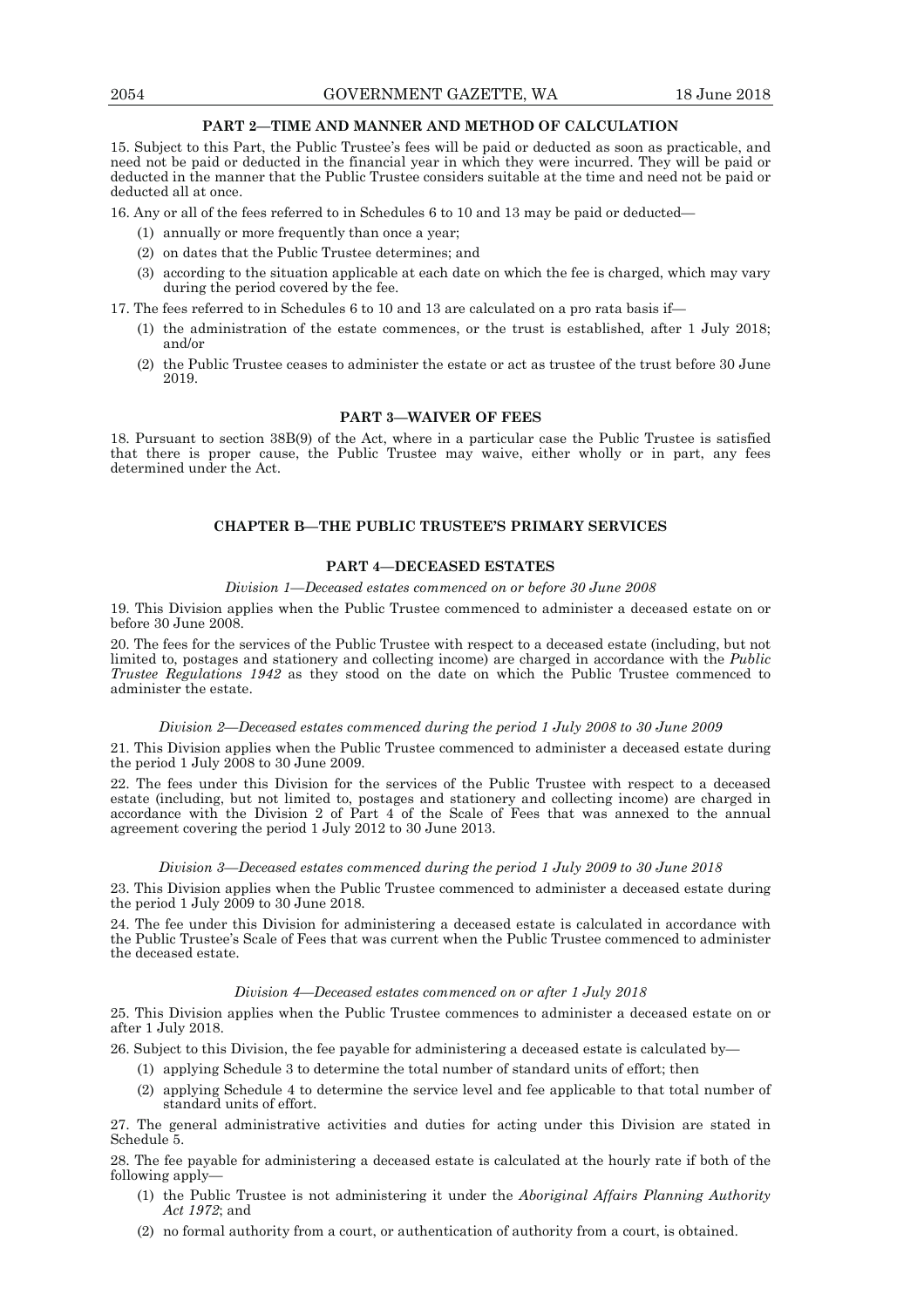#### **PART 5—EXECUTOR ASSIST SERVICE**

29. The fee payable to the Public Trustee for acting as agent pursuant to section 12A of the Act, other than legal services and miscellaneous services, is calculated at—

- (1) \$282 per hour, subject to a minimum fee of \$282, if the Public Trustee commenced this during the period 1 July 2017 to 30 June 2018;
- (2) the hourly rate, if the Public Trustee commences this on or after 1 July 2018.

#### **PART 6—REPRESENTED PERSONS—WHEN ROLE IS PLENARY**

30. This Part applies when the Public Trustee is—

- (1) performing a function or providing a service under section 124 and Schedule 5 of the *Guardianship and Administration Act 1990*;
- (2) as administrator pursuant to section 64 of the *Guardianship and Administration Act 1990*, vested with all of the plenary functions under section 69 of that Act; or
- (3) pursuant to an order made under section 65 of the *Guardianship and Administration Act 1990*, authorising the Public Trustee to perform all of the plenary functions of an administrator under section 69 of that Act.

31. The establishment fee for commencing to act as administrator of a represented person, or pursuant to an order made under section 65 of the *Guardianship and Administration Act 1990*, is \$861. This fee does not apply if immediately prior to the Public Trustee commencing so to act, the Public Trustee was already performing a function or providing a service under section 124 and Schedule 5 of the *Guardianship and Administration Act 1990*, acting as administrator pursuant to section 64 of the *Guardianship and Administration Act 1990*, or acting pursuant to an order made under section 65 of the *Guardianship and Administration Act 1990*.

32. The annual fees for performing a function or providing a service under section 124 and Schedule 5 of the *Guardianship and Administration Act 1990*, acting as administrator of a represented person during the period 1 July 2018 to 30 June 2019, or acting pursuant to an order made under section 65 of the *Guardianship and Administration Act 1990* during the period 1 July 2018 to 30 June 2019, are—

- (1) annual fee for personal financial administration during the period 1 July 2018 to 30 June 2019—calculated in accordance with Schedule 6;
- (2) annual fee for managing assets during the period 1 July 2018 to 30 June 2019—calculated in accordance with Schedule 7; and
- (3) annual fee for managing residences and real property during the period 1 July 2018 to 30 June 2019—calculated in accordance with Schedule 8.

#### **PART 7—REPRESENTED PERSONS—WHEN ROLE IS LIMITED**

- 33. This Part applies when the Public Trustee is acting—
	- (1) as administrator of a represented person pursuant to section 64 of the *Guardianship and Administration Act 1990*, but is not vested with all of the plenary functions under section 69 of that Act; or
- (2) pursuant to an order made under section 65 of that Act, which does not authorise the Public Trustee to perform all of the plenary functions of an administrator under section 69 of that Act.

34. The establishment fee for commencing to act as administrator of a represented person, or pursuant to an order made under section 65 of the *Guardianship and Administration Act 1990*, is \$861. This fee does not apply if immediately prior to the Public Trustee commencing so to act, the Public Trustee was already or administrator performing a function or providing a service under section 124 and Schedule 5 of the *Guardianship and Administration Act 1990*, acting as administrator pursuant to section 64 of the *Guardianship and Administration Act 1990*, or acting pursuant to an order made under section 65 of the *Guardianship and Administration Act 1990*.

35. The annual fees for—

- (1) acting as administrator of a represented person during the period 1 July 2018 to 30 June 2019; or
- (2) acting pursuant to an order made under section 65 of the *Guardianship and Administration Act 1990* during the period 1 July 2018 to 30 June 2019, are—
	- (a) annual fee for administering transactions during the period 1 July 2018 to 30 June 2019—calculated in accordance with Schedule 13;
	- (b) annual fee for managing assets during the period 1 July 2018 to 30 June 2019 calculated in accordance with Schedule 7; and
	- (c) annual fee for managing residences and real property during the period 1 July 2018 to 30 June 2019—calculated in accordance with Schedule 8.

#### **PART 8—WORK PERFORMED IN RELATION TO ORDERS MADE UNDER THE** *GUARDIANSHIP AND ADMINISTRATION ACT 1990*

36. The fee payable for work, other than legal services and miscellaneous services, performed during the period 1 July 2018 to 30 June 2019 in order to comply with an order made under the *Guardianship and Administration Act 1990*, which does not involve performing a function described elsewhere in Chapter B, is calculated at the hourly rate.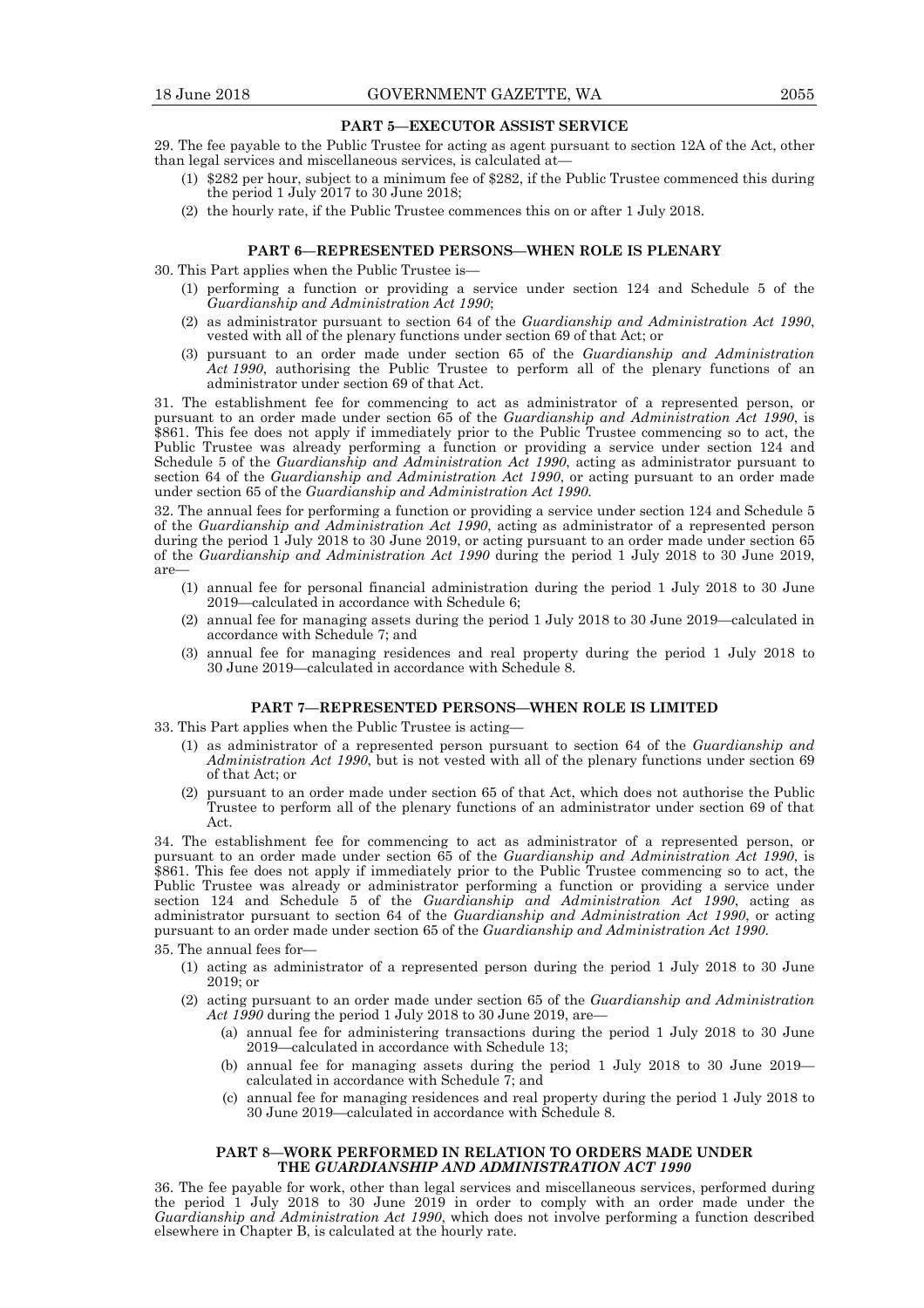#### **PART 9—ENDURING POWERS OF ATTORNEY**

*Division 1—Enduring powers of attorney that first came into force on or before 30 June 2009* 

37. This Division applies when the Public Trustee is managing an estate pursuant to an enduring power of attorney that first came into force on or before 30 June 2009.

38. The annual fee payable under this Division for managing an estate pursuant to an enduring power of attorney during the period 1 July 2018 to 30 June 2019 is a fee not exceeding \$1,000.

39. The annual fees payable under this Division for collecting the income of an estate pursuant to an enduring power of attorney (except income from a Fund) during the period 1 July 2018 to 30 June 2019 are—

- (1) in relation to income received from rent in that period—
	- (a) where the rent is collected by the Public Trustee without an agent—such amount as expressed as a percentage or otherwise under the scale adopted by the body known as the Real Estate Institute of Western Australia;
	- (b) where the rent is collected through an agent who is employed and paid a commission by the Public Trustee—2.75% of that income;
- (2) in relation to income received from sources other than rent in that period—
	- (a) where the income is collected by the Public Trustee without an agent—6.6% of that income;
	- (b) where the income is collected through an agent who is employed and paid a commission by the Public Trustee—2.75% of that income.

#### *Division 2—Enduring powers of attorney that first come into force on or after 1 July 2009*

40. This Division applies when the Public Trustee is managing an estate pursuant to an enduring power of attorney that first comes into force on or after 1 July 2009.

41. The annual fees payable under this Division for managing an estate pursuant to an enduring power of attorney during the period 1 July 2018 to 30 June 2019 are—

- (1) annual fee for personal financial administration during the period 1 July 2018 to 30 June 2019—calculated in accordance with Schedule 6;
- (2) annual fee for managing assets during the period 1 July 2018 to 30 June 2019—calculated in accordance with Schedule 7; and
- (3) annual fee for managing residences and real property during the period 1 July 2018 to 30 June 2019—calculated in accordance with Schedule 8.

#### **PART 10—COURT TRUSTS**

42. If the Public Trustee commenced the establishment of a court trust during the period 1 July 2017 to 30 June 2018, the fee for establishing the court trust is calculated in accordance with the Scale of Fees that was current when the Public Trustee commenced the establishment of the court trust.

43. The fee for establishing a court trust is calculated in accordance with Schedule 15 if the Public Trustee commences this during the period 1 July 2018 to 30 June 2019.

44. Except as provided for in this Part, the annual fees for acting as trustee of a court trust during the period 1 July 2018 to 30 June 2019 are—

- (1) annual fee for personal financial administration during the period 1 July 2018 to 30 June 2019—calculated in accordance with Schedule 9;
- (2) annual fee for managing assets during the period 1 July 2018 to 30 June 2019—calculated in accordance with Schedule 7; and
- (3) annual fee for managing residences and real property during the period 1 July 2018 to 30 June 2019—calculated in accordance with Schedule 8.
- 45. The fee for cessation of a court trust following the death of a beneficiary is \$861.

46. If the Public Trustee commenced the cessation of a court trust during the period 1 July 2013 to 30 June 2018, the fee for cessation of the court trust is calculated in accordance with the Public Trustee's Scale of Fees that was current when the Public Trustee commenced the cessation of the court trust.

#### **PART 11—TESTAMENTARY TRUSTS**

47. The annual fees for acting as trustee of a testamentary trust during the period 1 July 2018 to 30 June 2019 are—

- (1) annual fee for administering transactions during the period 1 July 2018 to 30 June 2019 calculated in accordance with Schedule 10;
- (2) annual fee for managing assets during the period 1 July 2018 to 30 June 2019—calculated in accordance with Schedule 7; and
- (3) annual fee for managing residences and real property during the period 1 July 2018 to 30 June 2019—calculated in accordance with Schedule 8.

48. Subject to this Part, the fee for cessation of a testamentary trust is calculated by—

- (1) applying Schedule 11 to determine the total number of standard units of effort; then
- (2) applying Schedule 12 to determine the service level and fee applicable to that total number of standard units of effort.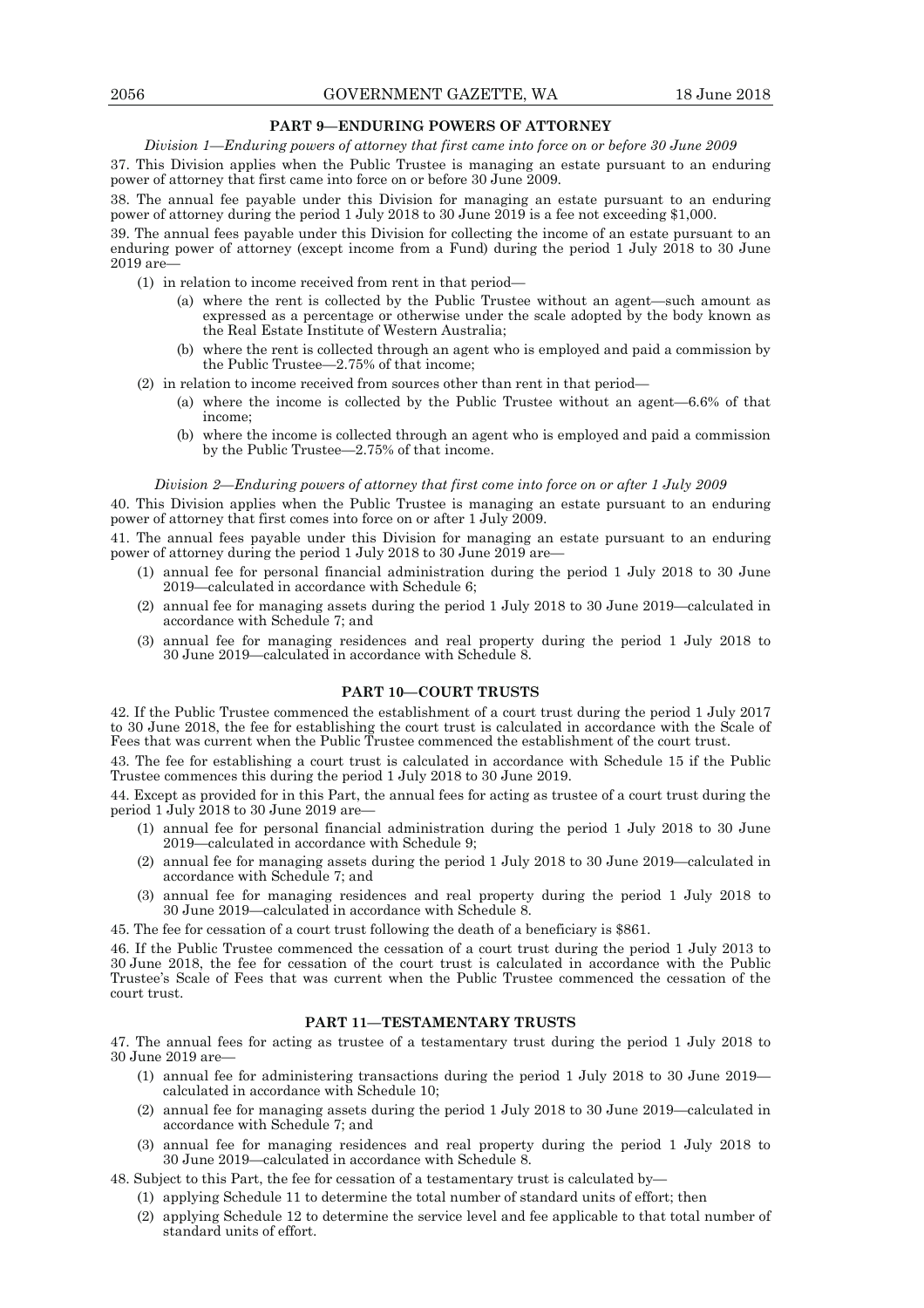49. If the Public Trustee commenced the cessation of a testamentary trust during the period 1 July 2009 to 30 June 2018, the fee for cessation of the testamentary trust is calculated in accordance with the Public Trustee's Scale of Fees that was current when the Public Trustee commenced the cessation of the testamentary trust.

#### **PART 12—MISCELLANEOUS TRUSTS**

50. The annual fees for acting as trustee of a miscellaneous trust during the period 1 July 2018 to 30 June 2019 are—

- (1) annual fee for administering transactions during the period 1 July 2018 to 30 June 2019 calculated in accordance with Schedule 13;
- (2) annual fee for managing assets during the period 1 July 2018 to 30 June 2019—calculated in accordance with Schedule 7; and
- (3) annual fee for managing residences and real property during the period 1 July 2018 to 30 June 2019—calculated in accordance with Schedule 8.
- 51. The fee for cessation of a miscellaneous trust is calculated by—
	- (1) applying Schedule 11 to determine the total number of standard units of effort; then
	- (2) applying Schedule 12 to determine the service level and fee applicable to that total number of standard units of effort.

52. If the Public Trustee commenced the cessation of a miscellaneous trust during the period 1 July 2009 to 30 June 2018, the fee for cessation of the miscellaneous trust is calculated in accordance with the Public Trustee's Scale of Fees that was current when the Public Trustee commenced the cessation of the miscellaneous trust.

#### **PART 13—FROZEN OR CONFISCATED PROPERTY**

53. The annual fee payable for acting as manager of frozen or confiscated property during the period 1 July 2018 to 30 June 2019 (except for legal services, miscellaneous services and the other services referred to in this Part) is calculated at the hourly rate.

54. Unless the paragraph immediately below applies, the fee payable for arranging the disposal of frozen or confiscated property, in addition to any legal services or miscellaneous services, is an amount equal to 3% of the gross amount realised on the disposal of the property.

55. If the Director of Public Prosecutions agrees to allow a mortgagee to sell confiscated property, or agrees to sell confiscated property to a co-owner, the fee payable for the Public Trustee's work in facilitating this, in addition to any legal or miscellaneous services, is \$1,017.

#### **PART 14—PREPARATION OF WILLS AND ENDURING POWERS OF ATTORNEY AND RELATED SERVICES**

56. Schedule 14 applies.

#### **PART 15—PRIVATE ADMINISTRATORS' SUPPORT**

#### *Division 1—General*

57. In this Part, references to sections are references to sections of the *Guardianship and Administration Act 1990*.

58. In this Part, the value of the client's assets is taken as at the last date covered by the account under examination and does not include the values of the following—

- (1) household furniture, effects and chattels;
- (2) personal jewellery;
- (3) the principal place of residence of the client;
- (4) the principal place of residence of a spouse, de facto partner and/or minor child of the client;
- (5) the former principal place of residence of the client if—
- (6) it was the principal place of residence of the client at any time in the 12 months before the last date covered by the account under examination; and
- (7) it is not being rented to a third party;
- (8) an accommodation bond with respect to the principal place of residence of the client;
- (9) an accommodation bond with respect to the principal place of residence of a spouse, de facto partner and/or minor child of the client; and
- (10) an accommodation bond with respect to the former principal place of residence of the client if—
	- (a) it was the principal place of residence of the client at any time in the 12 months before the last date covered by the account under examination; and
	- (b) the residence is not being rented to a third party.

59. No fee is payable under this Part if the value of the client's assets in Western Australia is less than \$5,000 if the Public Trustee, during the period 1 July 2015 to 30 June 2018, commences to examine a set of accounts lodged under section 80(1) or delivered under section 80(2).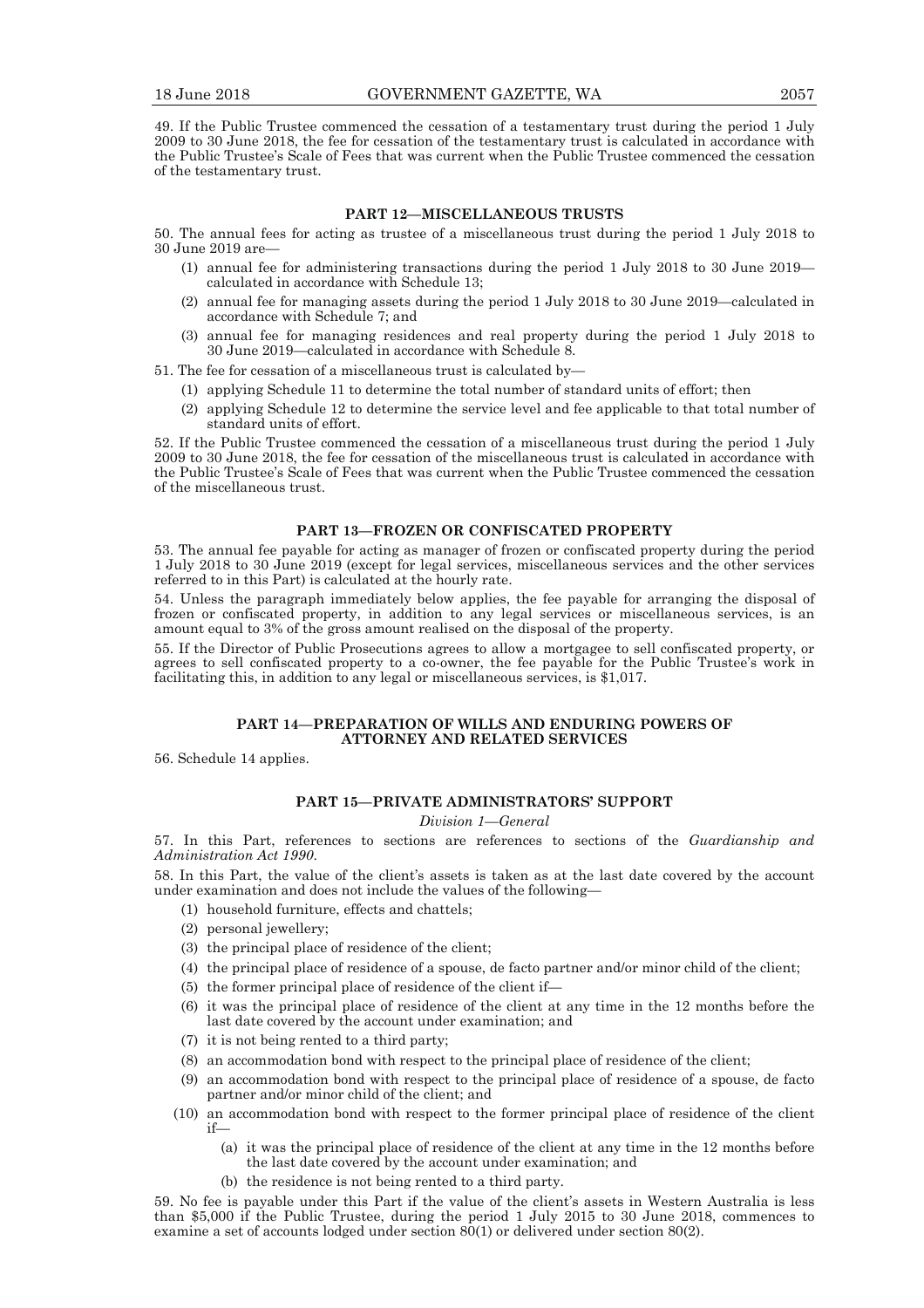*Division 2—Examinations commenced during the period 1 July 2015 to 30 June 2016* 

60. This Division applies when the Public Trustee, during the period 1 July 2015 to 30 June 2016, commenced to examine a set of accounts lodged under section 80(1) or delivered under section 80(2).

61. Subject to Division 1, the fee payable by the client to the Public Trustee for—

- (1) examining a set of accounts lodged under section 80(1) or delivered under section 80(2);
- (2) making a decision or determination under section 80(3);
- (3) making a decision or determination under section 80(4) (if applicable);
- (4) issuing a certificate of loss under section 80(6) (if applicable); or
- (5) attending a hearing of the State Administrative Tribunal,

is calculated at \$270 per hour, subject to a minimum fee of \$270.

#### *Division 3—Examinations commenced during the period 1 July 2016 to 30 June 2017*

62. This Division applies when the Public Trustee, during the period 1 July 2016 to 30 June 2017 commences to examine a set of accounts lodged under section 80(1) or delivered under section 80(2). 63. Subject to Division 1, the fee payable by the client to the Public Trustee for—

- (1) examining a set of accounts lodged under section 80(1) or delivered under section 80(2);
- (2) making a decision or determination under section 80(3);
- (3) making a decision or determination under section 80(4) (if applicable);
- (4) issuing a certificate of loss under section 80(6) (if applicable); or
- (5) attending a hearing of the State Administrative Tribunal,

is calculated at \$277 per hour, subject to a minimum fee of \$277.

#### *Division 4—Examinations commenced during the period 1 July 2017 to 30 June 2018*

64. This Division applies when the Public Trustee, during the period 1 July 2017 to 30 June 2018 commences to examine a set of accounts lodged under section  $80(1)$  or delivered under section  $80(2)$ . 65. Subject to Division 1, the fee payable by the client to the Public Trustee for—

- (1) examining a set of accounts lodged under section 80(1) or delivered under section 80(2);
- (2) making a decision or determination under section 80(3);
- (3) making a decision or determination under section 80(4) (if applicable);
- (4) issuing a certificate of loss under section 80(6) (if applicable); or
- (5) attending a hearing of the State Administrative Tribunal,

is calculated at \$282 per hour, subject to a minimum of \$282.

#### *Division 5—Examinations commenced during the period 1 July 2018 to 30 June 2019*

66. This Division applies when the Public Trustee, during the period 1 July 2018 to 30 June 2019 commences to examine a set of accounts lodged under section 80(1) or delivered under section 80(2). 67. Subject to Division 1, the fee payable by the client to the Public Trustee for—

- (1) examining a set of accounts lodged under section 80(1) or delivered under section 80(2);
- (2) making a decision or determination under section 80(3);
- (3) making a decision or determination under section 80(4) (if applicable);
- (4) issuing a certificate of loss under section 80(6) (if applicable); or
- (5) attending a hearing of the State Administrative Tribunal,

is calculated at the hourly rate.

#### **PART 16—OTHER ASSET SERVICES**

68. The fee for work, other than legal services and miscellaneous services, performed in dealing with an asset in Western Australia during the period 1 July 2018 to 30 June 2019 on behalf of another Public Trustee in Australia, State Trustees Limited (Victoria), the NSW Trustee and Guardian or the Public Trustee and Guardian of the Australian Capital Territory, is calculated at the hourly rate.

69. The fee payable for managing property pursuant to section 37A of the Act during the period 1 July 2018 to 30 June 2019, is calculated at the hourly rate.

#### **CHAPTER C—THE PUBLIC TRUSTEE'S OTHER SERVICES**

#### **PART 17—LEGAL SERVICES**

70. The fees payable for performing legal services during the period 1 July 2018 to 30 June 2019 are calculated as follows—

- (1) if performed by an in-house Senior Practitioner—\$483 per hour;
- (2) if performed by an in-house Junior Practitioner—\$366 per hour; and
- (3) if performed by an in-house clerk or paralegal—\$287 per hour.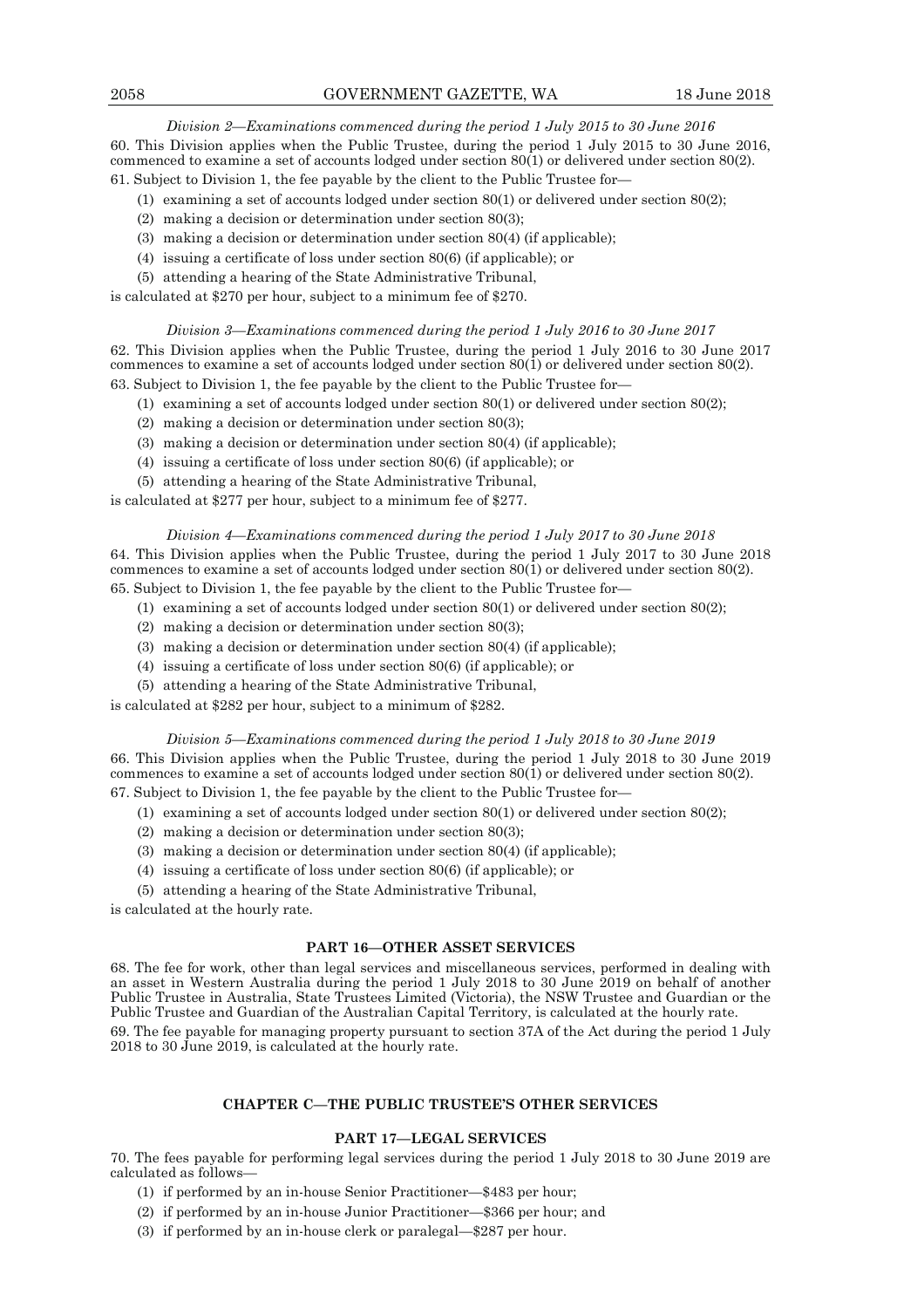- 71. This Part does not apply when the Public Trustee is—
	- $(1)$  executor or administrator of a deceased estate which the Public Trustee commenced to administer on or before 30 June 2010;
	- $(2)$  trustee of a court trust:
	- $(3)$  trustee of moneys paid into court;
	- (4) performing a function, or providing a service, pursuant to section 80 of the *Guardianship and Administration Act 1990*;
	- $(5)$  performing a function, or providing a service, covered by Part 14 and Schedule 14;
	- $(6)$  performing miscellaneous services, which are covered by Part 22 and Schedule 16; or
	- (7) performing legal services during such periods in which the Public Trustee engages an external firm of solicitors to provide that service.
- 72. The fees for legal services may be charged and calculated in units of six minutes.
- 73. If the fees for legal services are charged and calculated in units of six minutes—
	- $(1)$  if the time spent providing a service is less than six minutes, then the costs payable are calculated based on a minimum charge of one unit regardless of the time actually spent; and
	- $(2)$  if more than six minutes is spent, then the calculation is made on the next highest level (meaning, for example, if 10 minutes is spent providing a service then the charges are calculated for two units, namely 12 minutes).

#### **PART 18—MANAGEMENT OF THE COMMON ACCOUNT**

74. The annual fee pursuant to section 39A(4) of the Act for managing the Common Account during the period 1 July 2018 to 30 June 2019 is a fee not exceeding 6.6% of the total interest or income earned by investment of moneys forming part of the Common Account during that period.

#### **PART 19—MANAGEMENT OF PUBLIC TRUSTEE INVESTMENT FUNDS (PTIFs)**

75. The Public Trustee shall receive, for supervising the management of a Public Trustee Investment Fund during the period 1 July 2018 to 30 June 2019, a fee not exceeding—

- (1) 2% per annum, calculated daily, of the value of the assets under management in that PTIF; minus
- $(2)$  external management fees and charges (net of any tax credits applicable to those external management fees and charges).

#### **PART 20—SUPERVISION OF EXTERNAL INVESTMENTS AND COLLECTION OF INCOME**

- 76. This Part does not apply when the Public Trustee is—
	- $(1)$  executor or administrator of a deceased estate;
	- $(2)$  donee of an enduring power of attorney that first came into force on or before 30 June 2009; or
	- (3) manager of frozen or confiscated property.

77. The annual fee payable under this Part for supervising external investments during the period 1 July 2017 to 30 June 2018 is calculated at \$287 per hour, subject to a minimum fee of \$574.

#### **PART 21—REAL PROPERTY SERVICES**

#### *Division 1—General*

- 78. This Division does not apply when the Public Trustee is—
	- $(1)$  executor or administrator of a deceased estate which the Public Trustee commenced to administer on or before 30 June 2009;
	- $(2)$  donee of an enduring power of attorney that first came into force on or before 30 June 2009; or
	- (3) manager of frozen or confiscated property.

79. In addition to any legal services or miscellaneous services, the fee payable under this Division for arranging the—

- (1) purchase of real property is  $$1,148$ ;
- (2) sale of real property where a real estate agent is appointed is  $$2,009$ ;
- (3) sale of real property where a real estate agent is not appointed is  $$3,051;$
- (4) transfer of real property without a purchase or a sale is  $$948$ ; and
- $(5)$  construction of a dwelling on real property or an extension or modification to an existing dwelling is calculated at the hourly rate.

80. In additional to any legal services or miscellaneous services, the fee payable under this Division for preparing and lodging an application by survivor with respect to real property that is held as joint tenants is \$659.

81. In addition to any legal services or miscellaneous fees, the fee payable under this Division for general searches and preparation of legal instructions for lost certificates of title is \$574.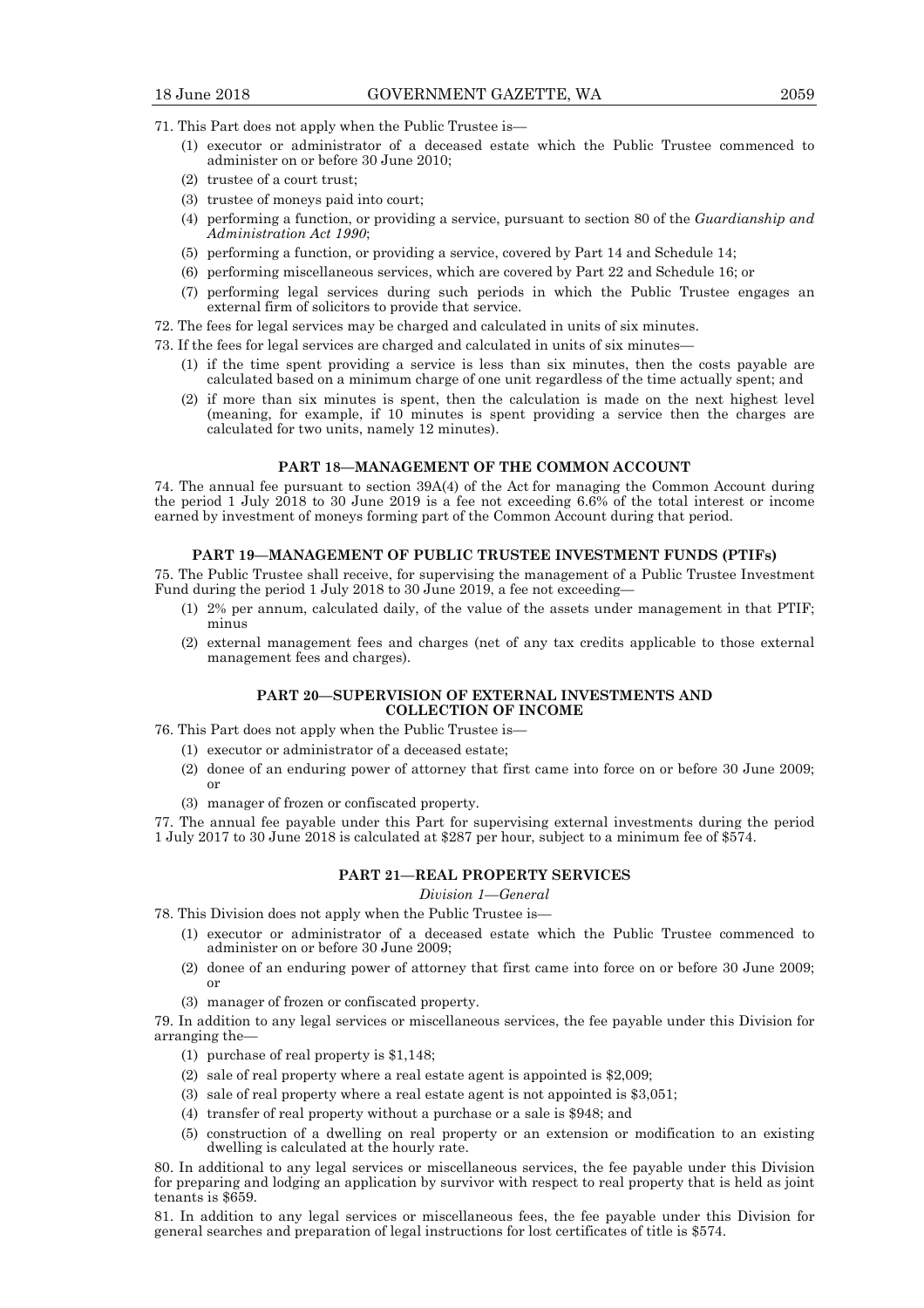#### *Division 2—Enduring powers of attorney that first came into force on or before 30 June 2009*

82. This Division applies when the Public Trustee is managing an estate pursuant to an enduring power of attorney that commenced operation on or before 30 June 2009.

83. In estates under this Division where the Public Trustee—

- $(1)$  purchases real property with an existing dwelling; or
- $(2)$  purchases vacant real property and construct a dwelling on it, for the use of the client, the Public Trustee in arranging the purchase or the purchase and construction, as the case may be, in addition to any legal services or miscellaneous services, is entitled to a fee of 1.1% of the sum of the values of—
	- $(3)$  the dwelling purchased or constructed; and
	- $(4)$  the land on which that dwelling is situated.

84. In addition to any legal services or miscellaneous services, the fee payable under this Division for arranging the sale of real property is an amount equal to 1.1% of the gross amount realised on the sale of the property.

#### **PART 22—MISCELLANEOUS SERVICES**

85. The fees payable for miscellaneous services are stated in Schedule 16.

#### **PART 23—SPECIAL SERVICES**

86. This Part does not apply when the Public Trustee is—

- $(1)$  executor or administrator of a deceased estate which the Public Trustee commenced to administer on or before 30 June 2009;
- $(2)$  trustee of moneys paid into court;
- $(3)$  trustee of the Give2Good Foundation:
- $(4)$  trustee of the Give2Good Charitable Foundation; or
- $(5)$  performing a function, or providing a service, covered by Part 14 and Schedule 14.

87. This Part also does not apply to legal services or miscellaneous services, or services for which the Public Trustee is already entitled to charge at the hourly rate.

88. The fee payable for performing the following during the period 1 July 2018 to 30 June 2019 is calculated at the hourly rate—

- (1) providing instructions or other information to external lawyers, engaged by the Public Trustee, or to in-house lawyers, except when the Public Trustee is executor or administrator of a deceased estate which the Public Trustee commenced to administer on or before 30 June 2010;
- $(2)$  establishing the entitlement of the client to another deceased person's estate when the Public Trustee is performing a function or providing a service under section 124 and Schedule 5 of the *Guardianship and Administration Act 1990*, acting as administrator pursuant to section 64 of the *Guardianship and Administration Act 1990*, acting pursuant to an order made under section 65 of the *Guardianship and Administration Act 1990*, or donee of an enduring power of attorney;
- $(3)$  establishing the entitlements to the estate of a deceased client, when prior to the death of that client, the Public Trustee was performing a function or providing a service under section 124 and Schedule 5 of the *Guardianship and Administration Act 1990*, acting as administrator pursuant to section 64 of the *Guardianship and Administration Act 1990*, acting pursuant to an order made under section 65 of the *Guardianship and Administration Act 1990*, trustee of a court trust or donee of an enduring power of attorney;
- (4) dealing with or disposing of household furniture, effects and chattels (including, but not limited to, jewellery) (provided that if the Public Trustee is executor or administrator of a deceased estate, this only applies when the Public Trustee is required to resolve a dispute over these items);
	- (5) taking necessary action to deal with or preserve an interest of a client or a deceased estate in a trust, private company, sole trader business and/or partnership;
	- (6) collecting or paying debts owing to or by a client at the time of commencement of the Public Trustee's management or administration (other than deceased estates) when the total combined number owed to and by the client exceeds 10;
	- $(7)$  attending the proceedings of a court, board, tribunal, assessor or other judicial or quasijudicial body, concerning a client, trust or estate;
	- $(8)$  complying with a direction of a court, board, tribunal, assessor or other judicial or quasijudicial body;
	- $(9)$  investigating the possible misappropriation of assets from a client, trust or estate;
	- $(10)$  performing a function or providing a service under section 29 of the Act after the death of a represented person;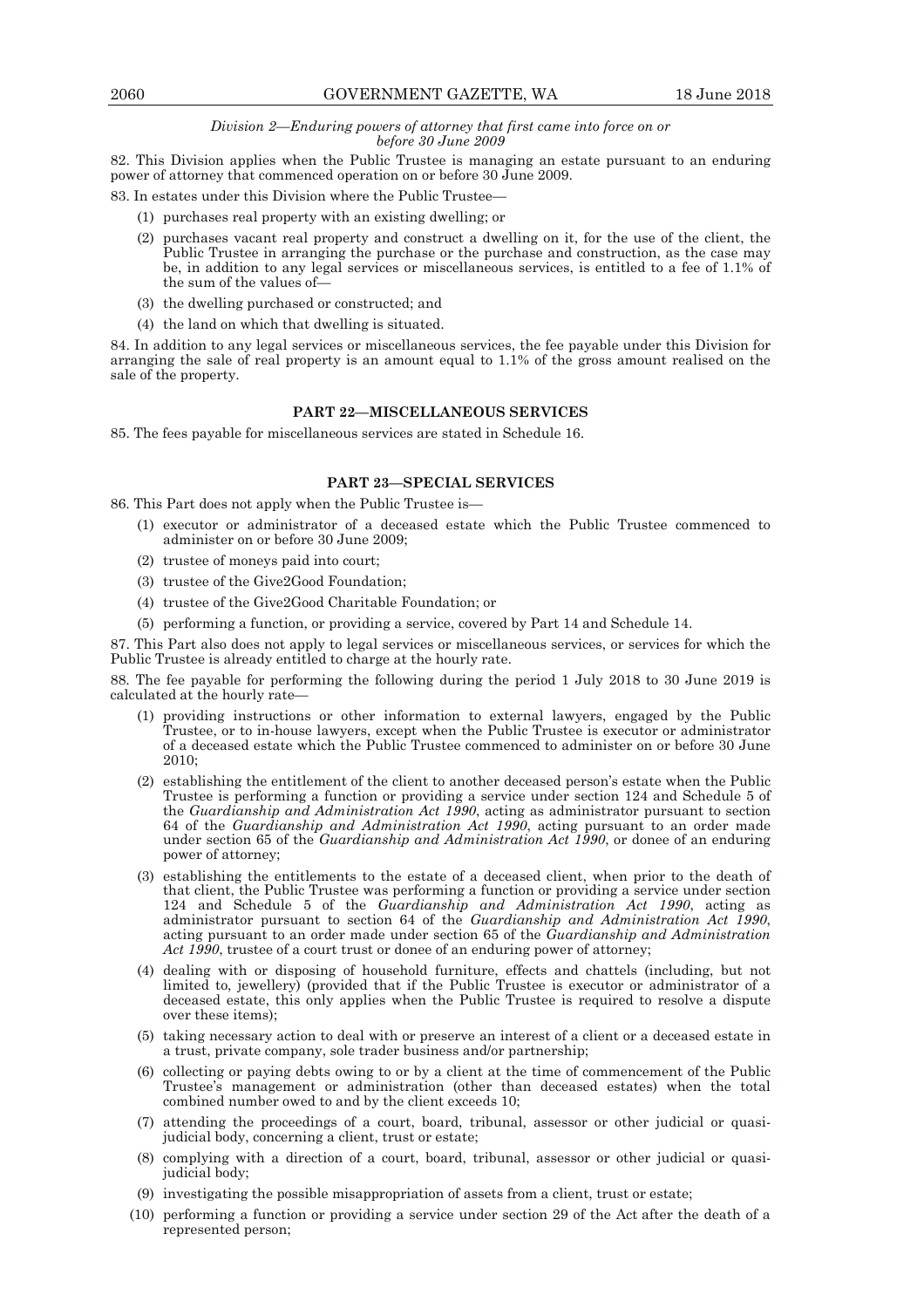- (11) investigating what assets, if any, exist of a deceased estate which the Public Trustee commenced to administer during the period 1 July 2011 to 30 June 2013, when the body of the deceased person is unclaimed;
- (12) investigating what assets and liabilities, if any, exist of a deceased estate which the Public Trustee commenced to administer on or after 1 July 2013, when—
	- (a) the body of the deceased person is unclaimed and/or
	- (b) there is insufficient information and beneficiaries are unable and/or unwilling to assist in providing the information;
- $(13)$  dealing with the royalties (from books, films or music) of a deceased estate which the Public Trustee commenced to administer on or after 1 July 2011;
- (14) dealing with self-managed superannuation funds, except when the Public Trustee is executor or administrator of a deceased estate which the Public Trustee commenced to administer on or before 30 June 2011;
- $(15)$  investigating and deciding how to apply the assets of a trust that is charitable or partly charitable in nature (including, but not limited to, preparing for and attending meetings and considering the submissions of an advisory person or body);
- (16) arranging the sale of jewellery and household furniture, effects and chattels, where the assets are located outside the range of the Public Trustee's relevant usual service contractor, except when the Public Trustee is executor or administrator of a deceased estate which the Public Trustee commenced to administer on or before 30 June 2013;
- $(17)$  dealing with funds from liquidated companies and debts due when the general administration of a deceased estate has been completed, but only if the Public Trustee commenced to administer the estate on or after 1 July 2013;
	- (18) dealing with appropriations, where beneficiaries agree to appropriate real property to a beneficiary;
	- $(19)$  arranging distribution of funds under \$20,000 that are held for estates of deceased beneficiaries; and
	- $(20)$  attending the residence of a client concerning a trust or an estate.

#### **PART 24—TAXATION SERVICES**

89. Pursuant to section 38B(6) of the Act, the Public Trustee may, in addition to fees chargeable under section 38B of the Act (and therefore under this Scale of Fees), charge a fee for work involved in the preparation and lodging of returns for the purpose of or in connection with assessments of any duties or taxes (other than probate, death, succession or estate duties).

90. The fee for performing any taxation services not described in section 38B(6) of the Act is charged at the hourly rate.

## *Schedule 1*

————

#### **DICTIONARY**

- 1. In this Scale of Fees, unless the context indicates otherwise—
	- (1) "the Act" means the *Public Trustee Act 1941*:
	- (2) "**authorised deposit-taking institution**" has the same meaning as in the *Commonwealth Banking Act 1959*;
	- (3) **Chapter**" means a Chapter under this Scale of Fees;
	- (4) "**client**" has the meaning listed in Schedule 2, depending on the capacity in which the Public Trustee is acting;
	- (5) "concession holder" means-
		- (a) the holder of one of the following cards issued by Centrelink—
			- (i) a health care card;
			- (ii) a health benefit card;
			- (iii) a pensioner concession card; or
		- (b) the holder of any card issued by the Department of Veterans' Affairs that certifies entitlement to Commonwealth health concessions;
	- (6) "**couple**" means two people who are married to each other or in a de facto relationship who the Public Trustee considers can be seen together in the one interview;
	- (7) "court trust" means a trust established, including on an interim basis, pursuant to the order of a court, board, tribunal, assessor or other judicial or quasi-judicial body, except—
		- (a) a trust of moneys paid into court; and
		- (b) a trust established pursuant to an order made under the *Inheritance (Family and Dependants Provision) Act 1972* or *Family Provision Act 1972*;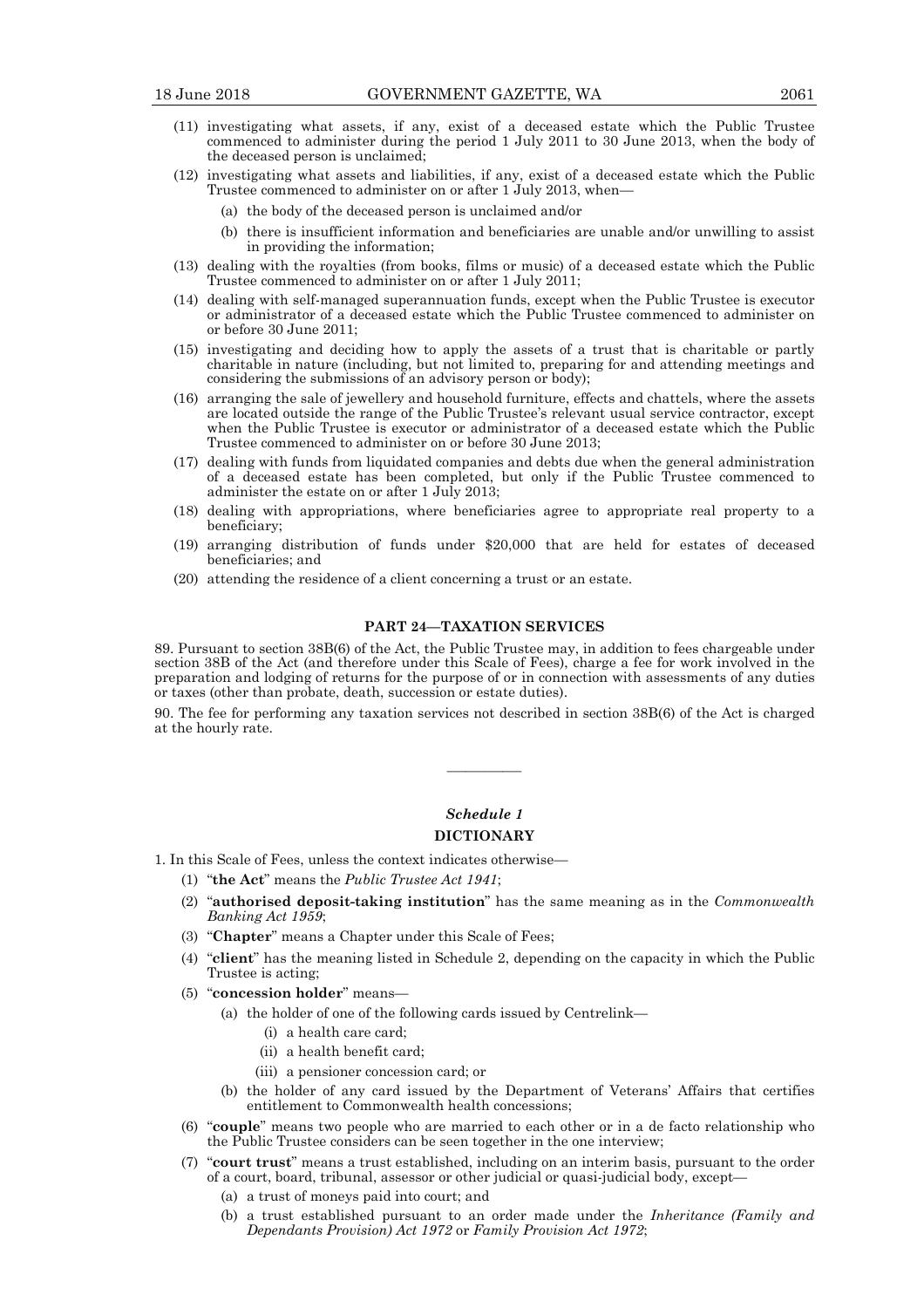- (8) "dealing with" an asset includes, but is not limited to, collecting, enquiring about and engaging in a transaction concerning that asset;
- (9) "de facto partner" and "de facto relationship" have the same meanings as in the *Interpretation Act 1984*;
- (10) **"Division"** means a Division under this Scale of Fees;
- (11) "estate" means any real or personal property under administration or held, managed, or controlled by the Public Trustee in any capacity whatsoever;
- (" 12) **external investments**" means all assets (including, but not limited to, superannuation) except—
	- (a) accounts with authorised deposit-taking institutions;
	- (b) holdings in the Common Account;
	- (c) holdings in a PTIF;
	- (d) real property;
	- (e) retirement village units, whether held as a strata title, lease or other method of ownership;
	- (f) relocatable homes;
	- (g) mobile homes;
	- (h) caravans permanently located in a caravan park;
	- (i) motor vehicles;
	- (j) household furniture, effects and chattels; and
	- (k) personal jewellery.
- (13) **"frozen or confiscated property"** means property that is frozen or confiscated pursuant to the *Criminal Property Confiscation Act 2000*;
- (14) **Fund**" means the Common Account or a PTIF;
- (15) **hourly rate**" means \$287 per hour, subject to a minimum fee of \$287;
- (" 16) **Junior Practitioner**" and "**Senior Practitioner**" have the same meanings as in the *Legal Practitioners (Supreme Court) (Contentious Business) Determination 2012*;
- (17) "Landgate" means the Western Australian Land Information Authority;
- (18) "miscellaneous services" means the services listed in Schedule 16;
- (19) **"miscellaneous trusts"** means all trusts other than the following-
	- (a) court trusts;
	- (b) testamentary trusts;
	- (c) trusts of unclaimed moneys;
	- (d) trusts of moneys paid into court;
	- (e) the Give2Good Foundation; and
	- (f) the Give2Good Charitable Foundation.
- (20) "motor vehicle" means a vehicle that requires registration with the Department of Transport (or any interstate or overseas department, body or agency performing substantially the same function), except for a caravan permanently located in a caravan park;
- (21) **Part**" means a Part under this Scale of Fees;

#### (22) **"Public Trustee Investment Fund (PTIF)"** means-

- (a) the "Cash strategic investment account" which also means the Cash strategic common account or the Public Trustee Investment Fund Cash;
- (b) the "Conservative strategic investment account" which also means the Conservative strategic common account or the Public Trustee Investment Fund Conservative;
- (c) the "Moderate strategic investment account" which also means the Moderate strategic common account or the Public Trustee Investment Fund Moderate;
- (d) the "Growth strategic investment account" which also means the Growth strategic common account or the Public Trustee Investment Fund Growth; and
- (e) the "Growth Plus strategic investment account" which also means the Growth Plus strategic common account and the Public Trustee Investment Fund Growth Plus.
- (23) **Public Trustee Will**" means a Will in which-
	- (a) the Public Trustee is the only executor;
	- (b) the Public Trustee is the only institute executor; or
	- (c) the client's spouse or de facto partner is the only institute executor and the Public Trustee is the only substitute executor;
- (24) **"represented person**" means a person in respect of whom there is in force an administration order pursuant to the *Guardianship and Administration Act 1990* or an order pursuant to section 65 of that Act, or for whose estate the Public Trustee is performing a function or providing a service under section 124 and Schedule 5 of the *Guardianship and Administration Act 1990*;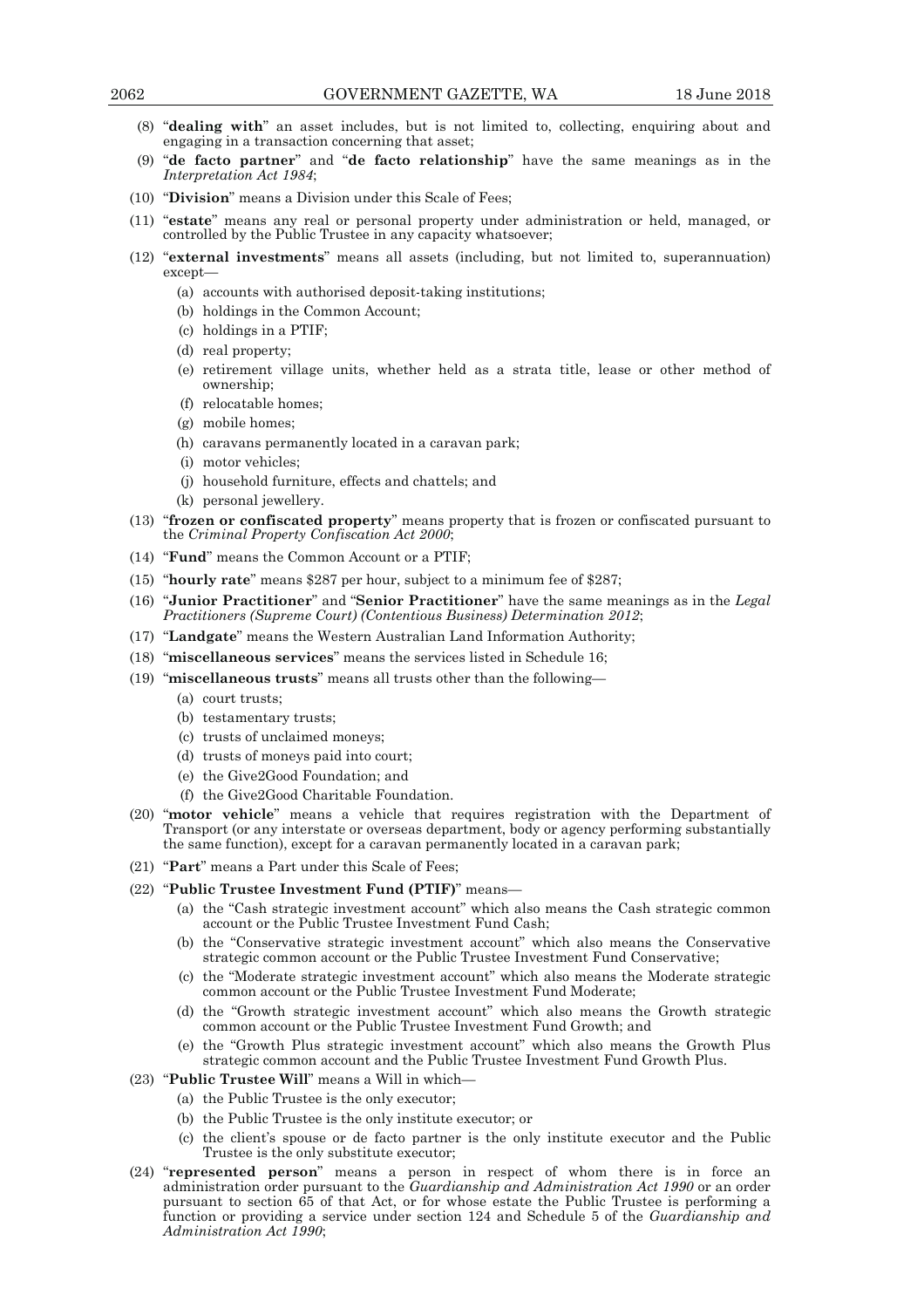- (25) "Schedule" means a Schedule to this Scale of Fees;
- (26) "testamentary trust" means a trust established from a deceased estate, whether by a Will, intestacy, order pursuant to the *Inheritance (Family and Dependants Provision) Act 1972* or *Family Provision Act 1972*, deed of family arrangement or otherwise, but only if the Public Trustee is or was the executor or administrator of the deceased estate; and
- (27) "transaction" means a payment to or from the Common Account for a client, trust or estate, other than—
	- (a) a payment made to or from a PTIF;
	- (b) the crediting of an income distribution from a PTIF;
	- (c) the debiting or crediting of Common Account interest;
	- (d) charging or rebating of fees payable to the Public Trustee; and
	- (e) correcting errors made by the Public Trustee.
- 2. Unless the context indicates otherwise—
	- (1) a department, body or agency (apart from Centrelink and the Department of Veterans' Affairs) is Western Australian;
	- $(2)$  a reference to a department, body or agency includes the successors to that department, body or agency and any renamed department, body or agency;
	- $(3)$  a reference to legislation is a reference to Western Australian legislation; and
	- $(4)$  a reference to legislation includes any substituted or renamed legislation.

3. Words and phrases defined in the Act shall have the same meaning in this Scale of Fees, unless they are defined differently in this Schedule and/or the context indicates otherwise.

4. A reference to a provision of a written law shall be construed as a reference to such provision as it may from time to time be amended.

————

| Schedule 2           |
|----------------------|
| DEFINITION OF CLIENT |

| <b>Public Trustee's capacity</b>                                                                                                                                                                                                                                                                                                                                  | Definition of client                                                                                                                       |
|-------------------------------------------------------------------------------------------------------------------------------------------------------------------------------------------------------------------------------------------------------------------------------------------------------------------------------------------------------------------|--------------------------------------------------------------------------------------------------------------------------------------------|
| Executor or administrator of a deceased estate                                                                                                                                                                                                                                                                                                                    | A beneficiary of the deceased estate                                                                                                       |
| Agent pursuant to section 12A of the Act                                                                                                                                                                                                                                                                                                                          | Not applicable                                                                                                                             |
| Administrator of a represented person under<br>section 64 of the Guardianship and Administration<br>Act 1990, performer of a function or provider of a<br>service under section 124 and Schedule 5 of the<br>Guardianship and Administration Act 1990, or<br>acting pursuant to an order made under section 65<br>of the Guardianship and Administration Act 1990 | The represented person                                                                                                                     |
| Performer of work performed in order to comply<br>with an order made under the <i>Guardianship and</i><br><i>Administration Act 1990</i> which does not involve<br>performing a function described elsewhere in<br>Chapter B                                                                                                                                      | The person who is the subject of the order                                                                                                 |
| Donee of an enduring power of attorney                                                                                                                                                                                                                                                                                                                            | The donor of the enduring power of attorney                                                                                                |
| Trustee of a court trust                                                                                                                                                                                                                                                                                                                                          | The beneficiary of the court trust                                                                                                         |
| Trustee of a testamentary trust                                                                                                                                                                                                                                                                                                                                   | A beneficiary of the testamentary trust                                                                                                    |
| Trustee of a miscellaneous trust                                                                                                                                                                                                                                                                                                                                  | A beneficiary of the miscellaneous trust                                                                                                   |
| Manager of frozen or confiscated property                                                                                                                                                                                                                                                                                                                         | Not applicable                                                                                                                             |
| Performing a function, or providing a service,<br>covered by Part 14 and Schedule 14                                                                                                                                                                                                                                                                              | The person who is making a Will and/or<br>Enduring<br>Power<br>Attorney<br>οf<br><sub>or</sub><br>contemplating doing so                   |
| Examiner of an account pursuant to section 80 of<br>the Guardianship and Administration Act 1990                                                                                                                                                                                                                                                                  | of whom<br>The person in respect<br>the<br>administration<br>order<br>under<br>the<br>Guardianship and Administration Act 1990<br>was made |
| Provider of asset services for similar interstate<br>departments, bodies or agencies                                                                                                                                                                                                                                                                              | Not applicable                                                                                                                             |
| Manager of property pursuant to section 37A of the<br>Act                                                                                                                                                                                                                                                                                                         | The owner of the property (if applicable)                                                                                                  |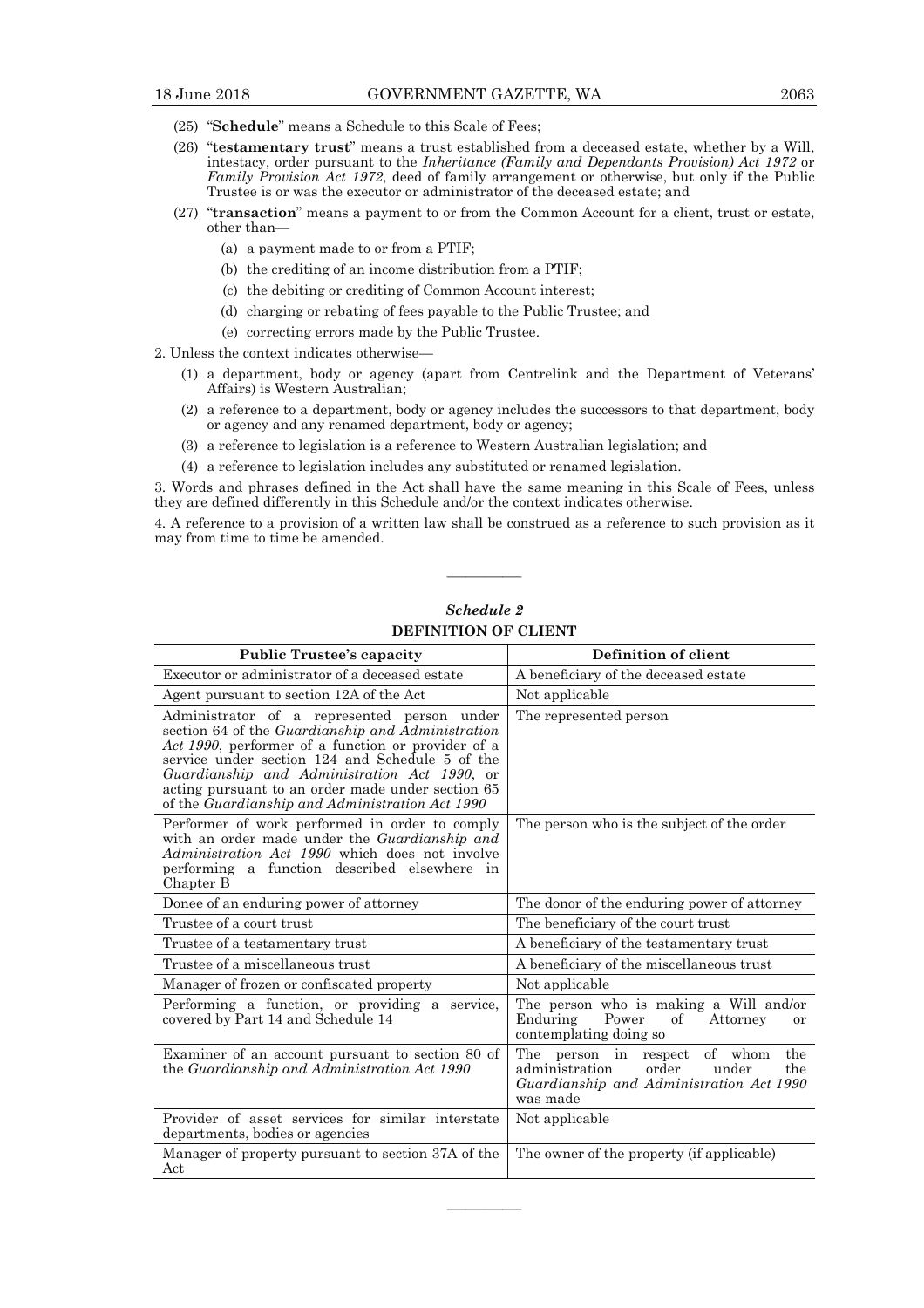#### 2064 GOVERNMENT GAZETTE, WA 18 June 2018

#### *Schedule 3*  **DECEASED ESTATES—STANDARD UNITS OF EFFORT**

| Activity                                                                                                                                                                               | Standard<br>units of<br>effort |
|----------------------------------------------------------------------------------------------------------------------------------------------------------------------------------------|--------------------------------|
| General administrative activities and duties as described in Schedule 5                                                                                                                | 90                             |
| For filing election to administer                                                                                                                                                      | 25                             |
| For obtaining grant of probate or obtaining letters of administration                                                                                                                  | 70                             |
| Identifying and establishing beneficiaries and their entitlements—for each<br>beneficiary above 3                                                                                      | 10                             |
| For each item or sum of money bequeathed                                                                                                                                               | 5                              |
| For each beneficiary resident out of Australia                                                                                                                                         | 15                             |
| For each real property—held as joint tenants and not an asset of the estate                                                                                                            | 20                             |
| For each real property—all or part of which is an asset of the estate—which was<br>rented to a third party as at date of death                                                         | 65                             |
| For each real property—all or part of which is an asset of the estate—which was<br>not rented to a third party as at date of death                                                     | 50                             |
| For dealing with each cheque or savings account with an authorised deposit-taking<br>institution                                                                                       | 20                             |
| superannuation fund (excluding self managed<br>For<br>dealing<br>with each<br>superannuation funds), whether or not any proceeds of that superannuation fund<br>are paid to the estate | 40                             |
| For dealing with each life insurance policy                                                                                                                                            | 25                             |
| For dealing with each external investment, except investments and investments<br>with Esanda Finance, IOOF, Savings Investment Bonds (UK) or RAC Debentures                            | 40                             |
| For dealing with each external investment (except superannuation) with Esanda<br>Finance, IOOF, Savings Investment Bonds (UK) or RAC Debentures                                        | 20                             |
| For dealing with each holding invested in a PTIF                                                                                                                                       | 20                             |
| For dealing with each fixed interest investment or term deposit with an authorised<br>deposit-taking institution                                                                       | 20                             |
| For dealing with obtaining a refund of an entry contribution or accommodation<br>bond to a nursing home, hospital, hostel or retirement village                                        | 15                             |
| For dealing with each trust account held by a nursing home, hospital, hostel or<br>retirement village                                                                                  | 10                             |
| For dealing with wages, holiday pay, long service leave and other pay entitlements                                                                                                     | 20                             |
| For dealing with a pension in Australia, other than from Centrelink or<br>Department of Veterans' Affairs                                                                              | 15                             |
| For dealing with an overseas pension                                                                                                                                                   | 25                             |
| For dealing with each motor vehicle, boat or trailer                                                                                                                                   | 20                             |
| For dealing with workers' compensation due at date of death                                                                                                                            | 25                             |
| For dealing with each other award of damages due at date of death                                                                                                                      | 25                             |
| For dealing with funds held by the Public Trustee in another capacity                                                                                                                  | 20                             |
| For dealing with each interest in the estate of another deceased person that is not<br>being administered by the Public Trustee                                                        | 25                             |
| For dealing with each weapon                                                                                                                                                           | 20                             |
| For dealing with each funeral benefit payable, other than from Centrelink                                                                                                              | 10                             |
| For dealing with each claim of a medical practitioner or hospital lodged for refund<br>with a medical insurance fund                                                                   | 15                             |
| For dealing with farm machinery                                                                                                                                                        | 30                             |
| For dealing with livestock                                                                                                                                                             | 30                             |
| For dealing with each mortgage debt owing to the deceased                                                                                                                              | 50                             |
| For dealing with each other debt owing to the deceased                                                                                                                                 | 15                             |
| For each liability of the deceased which is secured by an encumbrance over assets                                                                                                      | 25                             |
| For dealing with each unsecured liability as at date of death                                                                                                                          | 5                              |
| For dealing with mining leases                                                                                                                                                         | 60                             |

NOTE 1: For each asset (other than real property) held as joint tenants and not forming part of the estate, the relevant standard unit of effort is reduced by 50%.

NOTE 2: For each asset and liability held or registered outside Australia, the standard units of effort are increased by 50%. ————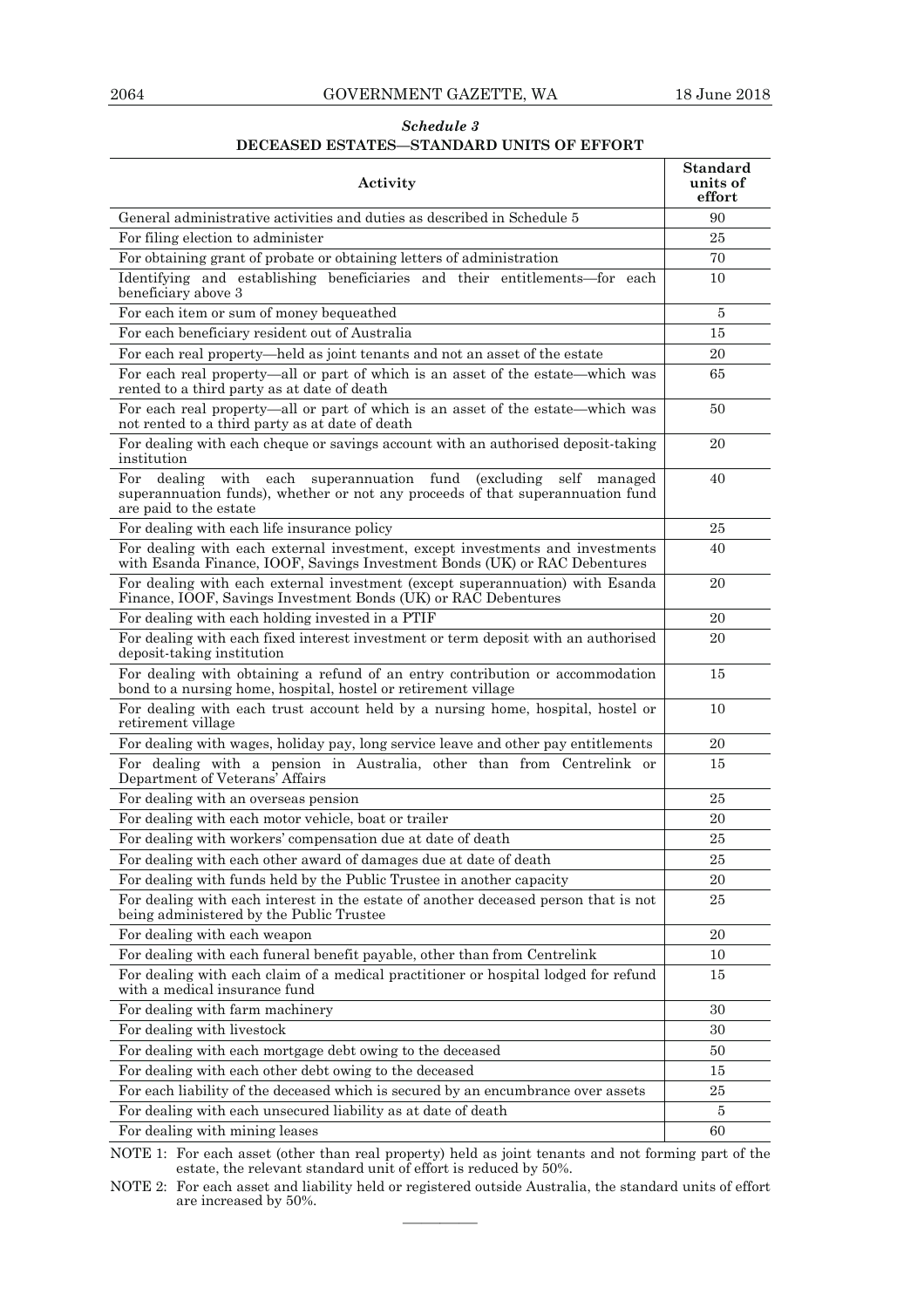| <b>Standard units of effort</b> | Service level  | Fee                           |  |
|---------------------------------|----------------|-------------------------------|--|
| 1-90                            |                | \$2,583                       |  |
| 91-110                          | $\overline{2}$ | \$3,157                       |  |
| 111-130                         | 3              | \$3,731                       |  |
| 131-150                         | $\overline{4}$ | \$4,305                       |  |
| 151-170                         | 5              | \$4,879                       |  |
| 171-190                         | 6              | \$5,453                       |  |
| 191-225                         | $\overline{7}$ | \$6,458                       |  |
| 226-265                         | $\,8\,$        | \$7,606                       |  |
| 266-305                         | 9              | \$8,754                       |  |
| 306-345                         | 10             | \$9,902                       |  |
| 346-385                         | 11             | \$11,050                      |  |
| 386-450                         | 12             | \$12,915                      |  |
| 451-515                         | 13             | \$14,781                      |  |
| 516-615                         | 14             | \$17,651                      |  |
| 616-715                         | 15             | \$20,521                      |  |
| 716-815                         | 16             | \$23,391                      |  |
| 816-965                         | 17             | \$27,696                      |  |
| 966-1,115                       | 18             | \$32,001                      |  |
| 1,116-1,315                     | 19             | \$37,741                      |  |
| Over 1,315                      | 20             | Calculated at the hourly rate |  |

#### *Schedule 4*  **DECEASED ESTATES—FEES**

#### *Schedule 5*

————

#### **DECEASED ESTATES—GENERAL ADMINISTRATIVE ACTIVITIES AND DUTIES**

The general administrative activities and duties referred to in Schedule 3 include the following—

- (1) Notifying or receiving notification of death, registering initial details of the deceased person and possible beneficiaries and contacting possible beneficiaries for initial interview;
- $(2)$  holding initial interview;
- $(3)$  opening file;
- $(4)$  administering a prepaid funeral account;
- $(5)$  paying funeral expenses;
- $(6)$  dealing with household furniture, effects, chattels or jewellery with the consent of the beneficiaries;
- (7) advertising for statutory notice to creditors, transmission applications, and next of kin or missing beneficiaries;
- $(8)$  obtaining the deceased person's death certificate;
- (9) finalising the deceased person's Centrelink pensions and entitlements up to date of death;
- $(10)$  finalising and processing final refund of contributions to medical insurance funds;
- $(11)$  processing personal cash located or held and other small value refunds;
- $(12)$  processing income tax refunds received;
- (13) attending to searches of Australian share registries and the Registry of Births, Deaths and Marriages;
- $(14)$  lodging documents at the Office of State Revenue;
- $(15)$  lodging documents in Australian share registries and the Registry of Births, Deaths and Marriages;
- $(16)$  locating certificates of title;
- $(17)$  giving an indemnity for lost documents;
- $(18)$  investigating and dealing with accounts with authorised deposit-taking institutions held by the deceased person as a trustee and when the Public Trustee does not become trustee of that trust;
- $(19)$  preparing withholding tax deductions for income paid to overseas beneficiaries;
- $(20)$  preparing statements of account;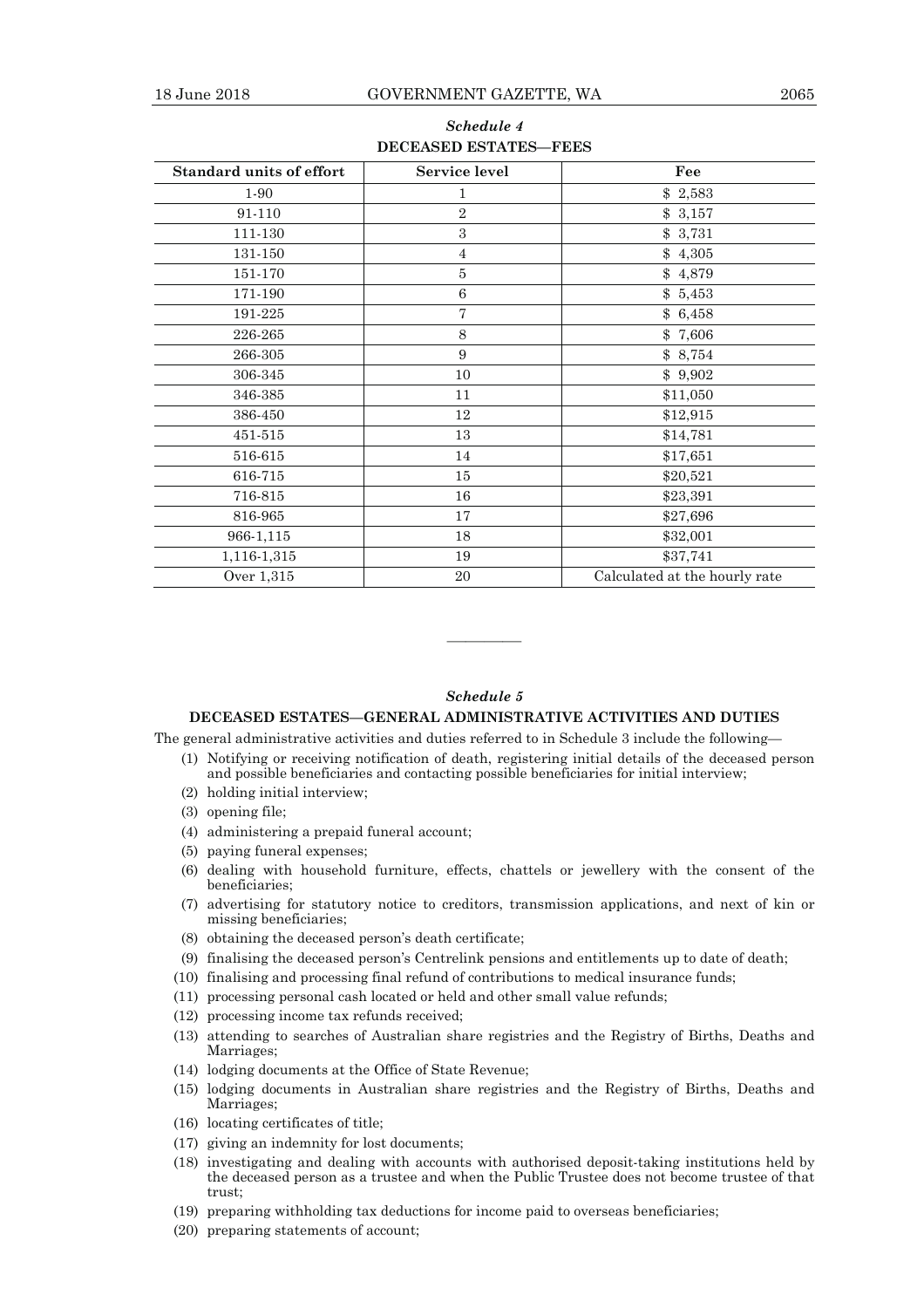- $(21)$  establishing the identity and entitlement of three or less beneficiaries;
- $(22)$  instructing genealogist for identification of next of kin for an intestate estate, unnamed class under a Will or missing beneficiary;
- $(23)$  preparing entitlement plans;
- $(24)$  arranging the distribution of funds to beneficiaries;
- $(25)$  arranging the distribution of funds held for deceased beneficiaries; and
- $(26)$  general care and consideration.

#### *Schedule 6*

————

#### **PERSONAL FINANCIAL ADMINISTRATION FEE**

1. In this Schedule, "contact with the Public Trustee" means any contact between—

- (1) the Public Trustee or Public Trustee staff as described in section  $6$  of the Act; and
- $(2)$  the client or other person who is in a close supportive relationship with the client (excluding people who work for organisations that are providing support to the client) who is not the Public Trustee, an agent of the Public Trustee or Public Trustee staff as described in section 6 of the Act.

2. The annual fee is calculated by asking the questions in item 3 and applying the combination of answers in accordance with the table in item 4.

3. The questions are as follows—

- (1) Where does the client live?
	- (a) hospital, prison or aged care facility;
	- (b) group housing facility;
	- (c) in the community with the support of a non-government organisation, or in a psychiatric hostel or boarding house; or
	- (d) independently, whether in a private residence, with family, in a retirement village or homeless.
- $(2)$  To where is the client's main source of income paid?
	- (a) hospital or aged care facility;
	- (b) the Public Trustee;
	- (c) the client's bank account;
	- (d) family member or friend; or
	- (e) Disability Services Commission or non government organisation.
- $(3)$  Who manages or assists the client to manage their finances on a day to day basis?
	- (a) hospital, aged care facility, Disability Services Commission or non government organisation;
		- (b) family member or friend;
		- (c) support workers from community mental health;
		- (d) only the Public Trustee; or
		- (e) the client.
- (4) What is typically the frequency of contact with the Public Trustee with respect to the client? (a) once per fortnight or less; or
	- (b) more than once per fortnight.
- 4. The table is as follows—

| <b>Service Level</b> | <b>Answer Combinations</b>                                                                                                                           | <b>Annual Fee</b> |
|----------------------|------------------------------------------------------------------------------------------------------------------------------------------------------|-------------------|
|                      | aaaa                                                                                                                                                 | \$1,435           |
| $\overline{2}$       | acba, acca, acea, adca, adea, deaa                                                                                                                   | \$3,731           |
| 3                    | bbaa, bbba, bbca, bcaa, bcba, bcca, beaa, beba, beca,<br>cbaa, ceaa                                                                                  | \$4,305           |
| 4                    | abaa, abba, abca, abda, abea, acda, adba, bbea, cbba,<br>cbca, cbea, ccba, ccca, ceba, ceca, dbba, dbca, dcba, dcca,<br>ddba, ddca, ddea, deba, deca | \$5,740           |
| 5                    | bbda, bcda, beda, cbda, ccda, ceda, dbda, dbea, dcda,<br>ddda, deda                                                                                  | \$8,610           |
| 6                    | Any combination in which the answer to question $(4)$ is b                                                                                           | \$14,924          |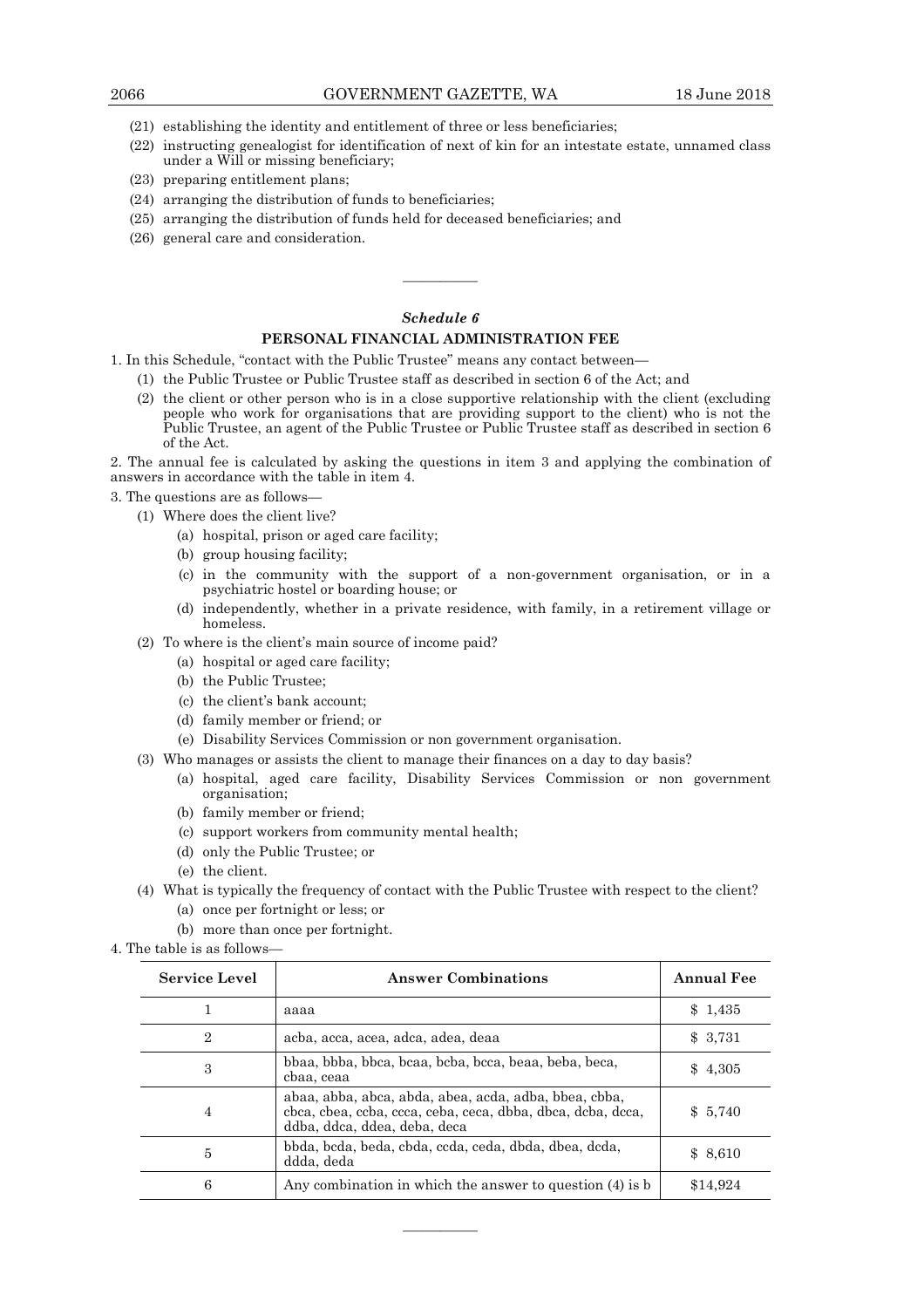| <b>Service Level</b> | Minimum value of<br>assets of client, trust<br>or estate | Maximum value of<br>assets of client, trust<br>or estate | Annual fee     |
|----------------------|----------------------------------------------------------|----------------------------------------------------------|----------------|
|                      | \$0                                                      | \$5,000                                                  | \$<br>$\Omega$ |
| $\overline{2}$       | \$5,001                                                  | \$10,000                                                 | \$<br>200      |
| 3                    | \$10,001                                                 | \$30,000                                                 | \$<br>316      |
| $\overline{4}$       | \$30,001                                                 | \$50,000                                                 | \$<br>574      |
| 5                    | \$50,001                                                 | \$100,000                                                | \$<br>861      |
| 6                    | \$100,001                                                | \$200,000                                                | \$<br>1,435    |
| 7                    | \$200,001                                                | \$300,000                                                | \$2,009        |
| 8                    | \$300,001                                                | \$500,000                                                | \$2,870        |
| 9                    | \$500,001                                                | \$750,000                                                | \$4,305        |
| 10                   | \$750,001                                                | \$1,000,000                                              | \$6,314        |
| 11                   | \$1,000,001                                              | \$1,500,000                                              | \$8,323        |
| 12                   | \$1,500,001                                              | \$2,000,000                                              | \$10,332       |
| 13                   | \$2,000,001                                              | \$2,500,000                                              | \$12,341       |
| 14                   | \$2,500,001                                              | no maximum                                               | \$14,350       |

### *Schedule 7*  **ASSET MANAGEMENT FEE**

NOTES—

- 1. The values of the following are excluded from the calculation of the value of assets for determining the level of the asset management fee payable—
	- (a) real property;
	- (b) retirement village units, whether held as a strata title, lease or other method of ownership;
	- (c) relocatable homes;
	- (d) mobile homes;
	- (e) caravans permanently located in a caravan park;
	- (f) motor vehicles;
	- (g) household furniture, effects and chattels; and
	- (h) personal jewellery.
- 2. To avoid doubt, superannuation is included in the calculation of the value of assets for determining the level of the asset management fee payable.

## *Schedule 8*

#### **RESIDENCE AND REAL PROPERTY FEES**

————

1. Subject to items 2 to 5, the residence and real property fees are \$2,870 per each of the following owned by the client, trust or estate—

- $(1)$  each real property;
- $(2)$  each retirement village unit, whether held as a strata title, lease or other method of ownership;
- (3) each relocatable home;
- $(4)$  each mobile home; and
- $(5)$  each caravan permanently located in a caravan park.

2. If the Public Trustee is performing a function or providing a service under section 124 and Schedule 5 of the *Guardianship and Administration Act 1990*, acting as administrator pursuant to section 64 of the *Guardianship and Administration Act 1990*, acting pursuant to an order made under section 65 of the *Guardianship and Administration Act 1990*, or donee of an enduring power of attorney, the fee referred to in item 1 is remitted if it is with respect to—

- $(1)$  the principal place of residence of the client;
- (2) the principal place of residence of a spouse, de facto partner and/or minor child of the client; and/or
- (3) the former principal place of residence of the client if—
	- (a) it was the principal place of residence of the client at any time in the previous 12 months; and
	- (b) it is not being rented to a third party.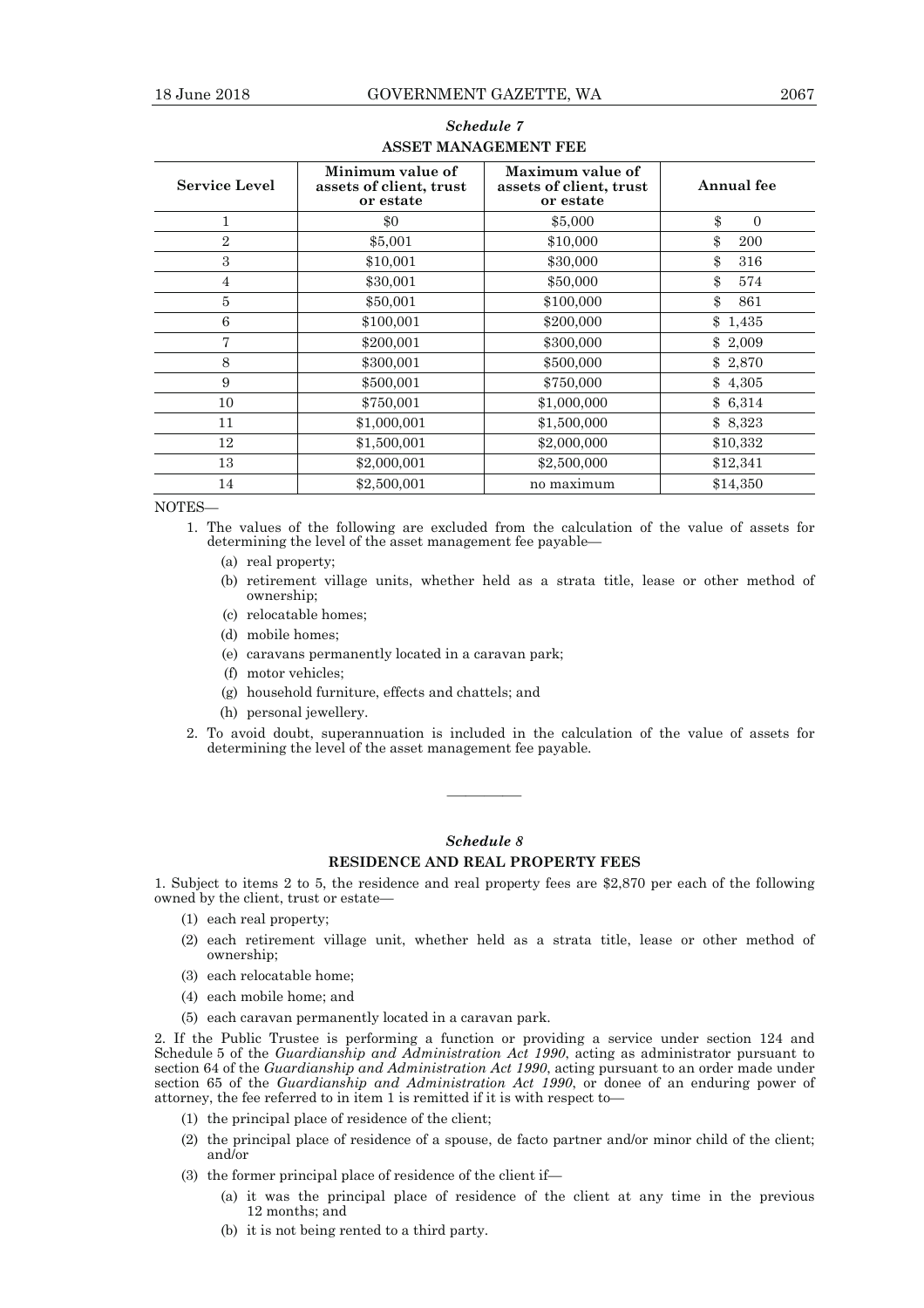3. If the Public Trustee is the trustee of a trust, the fee referred to in item 1 is remitted if it is with respect to—

- (1) the principal place of residence of a beneficiary;
- $(2)$  the principal place of residence of a spouse, de facto partner and/or minor child of a beneficiary; and/or
- (3) the former principal place of a beneficiary if—
	- (a) it was the principal place of residence of the client at any time in the previous 12 months; and
	- (b) it is not being rented to a third party.

4. In item 3, "beneficiary" means a beneficiary of the trust—

- $(1)$  to whom the Public Trustee has the power to make advances of income and/or capital from the trust;
- $(2)$  who the Public Trustee is permitting or has permitted to reside rent free in the residence or property that is the subject of the fee referred to in item 1; and/or
- $(3)$  who has a contingent interest (on reaching a certain age), life interest, right of residence and/or vested interest in the trust.

5. If an asset is covered by both items 1(1) and 1(2), the fee is only charged in respect of item 1(1).

| <b>Service Level</b> | <b>Number of Transactions</b><br>per annum | <b>Annual</b> fee |
|----------------------|--------------------------------------------|-------------------|
|                      |                                            | \$<br>$\theta$    |
| $\overline{2}$       | $2-5$                                      | \$<br>718         |
| 3                    | $6 - 10$                                   | \$1,292           |
| 4                    | $11 - 15$                                  | \$1,866           |
| 5                    | 16-20                                      | \$2,009           |
| 6                    | 21-30                                      | \$2,153           |
| 7                    | 31-40                                      | \$2,440           |
| 8                    | 41-50                                      | \$2,583           |
| 9                    | 51-80                                      | \$3,014           |
| 10                   | 81-100                                     | \$3,588           |
| 11                   | 101-150                                    | \$4,162           |
| 12                   | 151-200                                    | \$4,736           |
| 13                   | Over 200                                   | \$5,740           |

*Schedule 9*  **COURT TRUSTS—PERSONAL FINANCIAL ADMINISTRATION FEE** 

————

| TESTAMENTAINT TINUSTS—TIVANSAUTIONALI PER |                                            |            |  |
|-------------------------------------------|--------------------------------------------|------------|--|
| <b>Service Level</b>                      | <b>Number of transactions</b><br>per annum | Annual fee |  |
|                                           |                                            |            |  |
| 2                                         | $1-5$                                      | 71         |  |
| 3                                         | $6 - 10$                                   | \$<br>431  |  |
|                                           | $11 - 15$                                  | 861<br>\$  |  |
| 5                                         | 16-20                                      | \$2,009    |  |
| 6                                         | 21-30                                      | \$2,440    |  |
|                                           | 31-40                                      | \$3,014    |  |
| 8                                         | 41-50                                      | \$3,444    |  |
| 9                                         | Over 50                                    | \$3,731    |  |

————

*Schedule 10*  **TESTAMENTARY TRUSTS—TRANSACTIONAL FEE**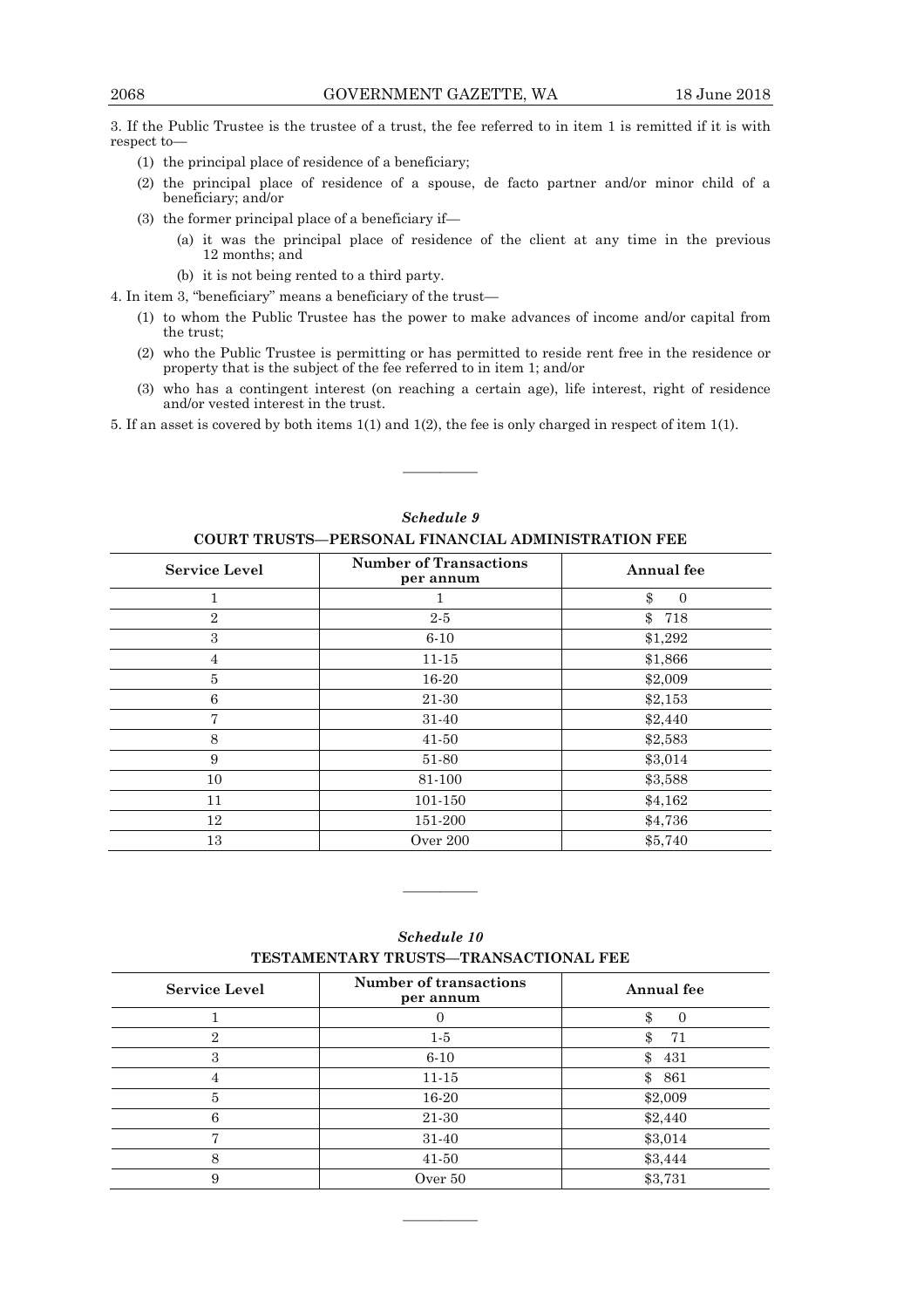#### *Schedule 11*  **CESSATION OF TESTAMENTARY TRUSTS AND MISCELLANEOUS TRUSTS— STANDARD UNITS OF EFFORT**

| Activity                                                                                                                                 | <b>Standard units</b><br>of effort |
|------------------------------------------------------------------------------------------------------------------------------------------|------------------------------------|
| General trustee's duties in cessation of trust                                                                                           | 25                                 |
| Identifying and establishing beneficiaries and their entitlements—for each<br>beneficiary above 3                                        | 10                                 |
| For each specific bequest                                                                                                                | $\overline{5}$                     |
| For each beneficiary resident out of Australia                                                                                           | 15                                 |
| For each real property                                                                                                                   | 20                                 |
| For dealing with each cheque or savings account with an authorised deposit-<br>taking institution                                        | 8                                  |
| For dealing with each external investment                                                                                                | 15                                 |
| For dealing with each holding invested in a PTIF                                                                                         | 20                                 |
| For dealing with each fixed interest investment or term deposit with an<br>authorised deposit-taking institution                         | 15                                 |
| For dealing with each refund of an entry contribution or accommodation<br>bond to a nursing home, hospital, hostel or retirement village | 15                                 |
| For dealing with each motor vehicle, boat or trailer                                                                                     | 10                                 |
| For dealing with funds held by the Public Trustee in another capacity                                                                    | 15                                 |
| For dealing with each interest in the estate of another deceased person that<br>is not being administered by the Public Trustee          | 15                                 |
| For dealing with each weapon                                                                                                             | 10                                 |
| For dealing with each mortgage debt owing to the trust                                                                                   | 25                                 |
| For dealing with each other debt owing to the trust                                                                                      | 10                                 |
| For dealing with dealing with farm machinery or livestock                                                                                | 15                                 |

| <b>Standard units of effort</b> | Service level    | Fee                           |
|---------------------------------|------------------|-------------------------------|
| $1 - 30$                        | 1                | \$<br>861                     |
| 31-40                           | $\overline{2}$   | \$1,148                       |
| $41 - 50$                       | 3                | \$1,435                       |
| 51-75                           | $\overline{4}$   | \$2,153                       |
| 76-90                           | $\bf 5$          | \$2,583                       |
| 91-110                          | $\boldsymbol{6}$ | \$3,157                       |
| 111-130                         | $\overline{7}$   | \$3,731                       |
| 131-150                         | 8                | \$4,305                       |
| 151-170                         | $\boldsymbol{9}$ | \$4,879                       |
| 171-190                         | 10               | \$5,453                       |
| 191-225                         | 11               | \$6,458                       |
| 226-265                         | 12               | \$7,606                       |
| 266-305                         | 13               | \$8,754                       |
| 306-345                         | 14               | \$9,902                       |
| 346-385                         | 15               | \$11,050                      |
| 386-450                         | 16               | \$12,915                      |
| 451-515                         | 17               | \$14,781                      |
| 516-615                         | 18               | \$17,651                      |
| 616-715                         | 19               | \$20,521                      |
| 716-815                         | 20               | \$23,391                      |
| 816-965                         | 21               | \$27,696                      |
| 966-1,115                       | 22               | \$32,001                      |
| 1,116-1,315                     | 23               | \$37,741                      |
| Over 1,315                      | 24               | Calculated at the hourly rate |

————

#### *Schedule 12*  **CESSATION OF TESTAMENTARY TRUSTS AND MISCELLANEOUS TRUSTS—FEES**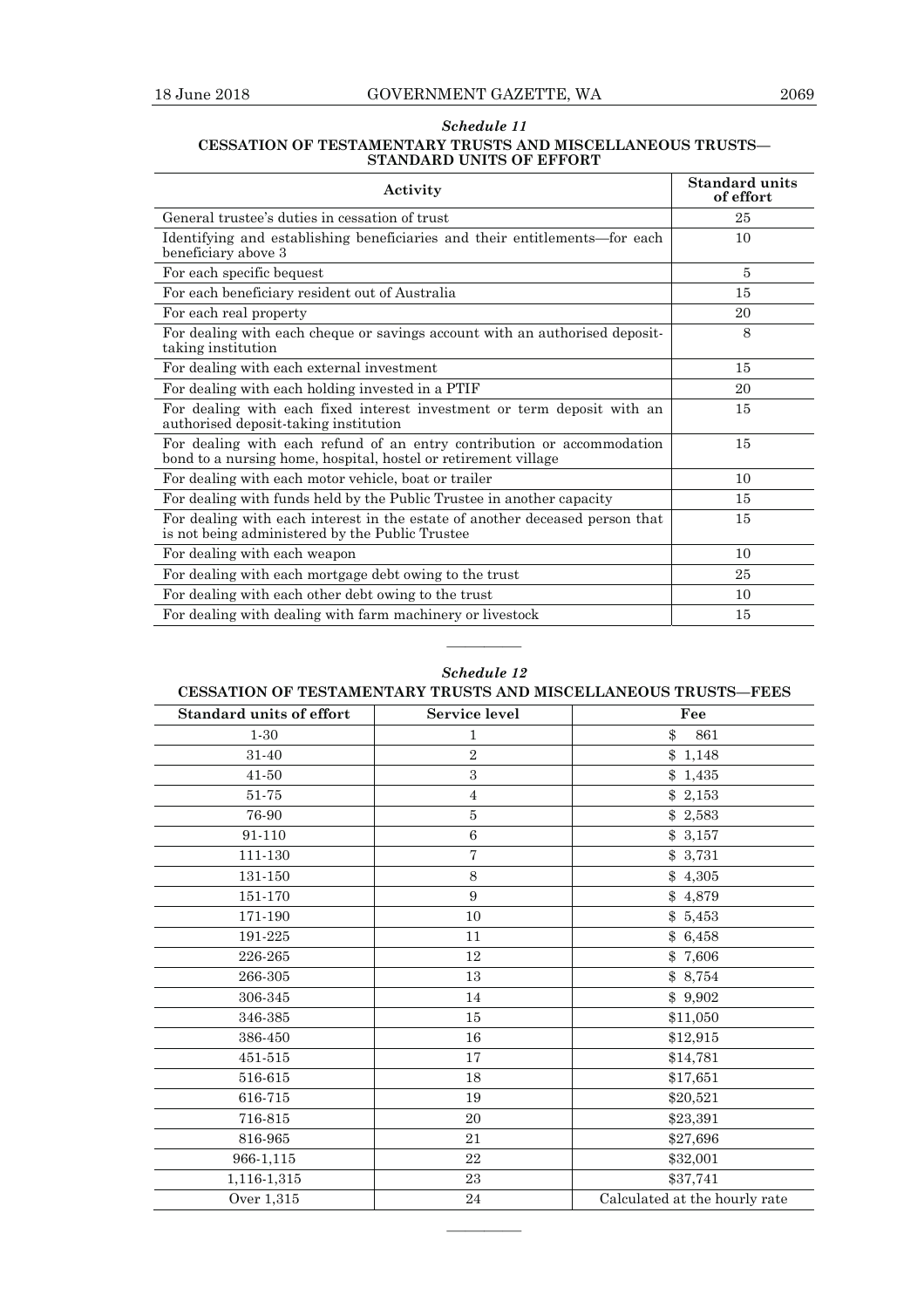—<br>—

-

 $\overline{\phantom{0}}$ 

 $\overline{ }$ 

| REPRESENTED PERSONS-WHEN ROLE IS LIMITED & MISCELLANEOUS<br>TRUSTS TRANSACTIONAL FEE |                                  |                       |
|--------------------------------------------------------------------------------------|----------------------------------|-----------------------|
| <b>Service Level</b>                                                                 | Number of transactions per annum | Annual fee            |
|                                                                                      |                                  |                       |
|                                                                                      | $2 - 5$                          | 574<br>\$             |
|                                                                                      | $6 - 10$                         | 861<br>$\mathbb{S}^-$ |
|                                                                                      | $11 - 15$                        | \$1,435               |
| 5                                                                                    | 16-20                            | \$2,009               |
|                                                                                      | 21-30                            | \$2,440               |
|                                                                                      | 31-40                            | \$3,014               |
|                                                                                      | 41-50                            | \$3,444               |

# *Schedule 13*

#### *Schedule 14*

9 Over 50 \$3,731

#### **PREPARATION OF WILLS AND ENDURING POWERS OF ATTORNEY AND RELATED SERVICES**

————

| Item             | <b>Service</b>                                                                                                                   | Fee              |
|------------------|----------------------------------------------------------------------------------------------------------------------------------|------------------|
|                  | <b>Preparing a Public Trustee Will</b>                                                                                           |                  |
| $\mathbf{1}$     | Single client—concession holder                                                                                                  | \$50             |
| $\overline{2}$   | Couple-at least one client is a concession holder                                                                                | \$39 per client  |
| 3                | Single client-no concession holder                                                                                               | \$340            |
| $\overline{4}$   | Couple—neither clients are concession holders                                                                                    | \$227 per client |
|                  | Preparing a Will that is not a Public Trustee<br>Will                                                                            |                  |
| $\overline{5}$   | Single client                                                                                                                    | \$340            |
| $\boldsymbol{6}$ | Couple                                                                                                                           | \$227 per client |
|                  | Providing a service under section $37C(1)(b)$ of<br>the Act where no Will is prepared:                                           |                  |
| $\overline{7}$   | Single client—concession holder                                                                                                  | \$50             |
| 8                | Couple—at least one client is a concession holder                                                                                | \$40 per client  |
| 9                | Single client—no concession holder                                                                                               | \$150            |
| 10               | Couple—neither clients are concession holders                                                                                    | \$100 per client |
| 11               | Conducting an ASIC search of a company or charity<br>in connection with a service described in items 1 to<br>10 above            | \$31.50          |
|                  | <b>Preparation of an Enduring Power of Attorney</b>                                                                              |                  |
| 12               | Concession holder                                                                                                                | \$50             |
| 13               | Client is not a concession holder                                                                                                | \$113            |
| 14               | Planning a service described in items 1, 3, 5, 7 and/or<br>9 above for a single client when the client misses the<br>appointment | \$50             |
| 15               | Planning a service described in items 2, 4, 6, 8 and/or<br>10 above for a couple when the couple misses the<br>appointment       | \$25 per client  |
| 16               | Travelling to provide a service described in items 1,<br>3, 5, 7 and/or $\overline{9}$ above for a single client                 | \$28             |
| 17               | Travelling to provide a service described in items 2,<br>4, 6, 8 and/or 10 above for a couple                                    | \$14 per client  |

NOTES—

- 1. If two clients do not meet the definition of "couple" in the Dictionary (Schedule 1), they are each charged as single clients.
- 2. The fees in items 1 to 6 above are for an initial interview of up to 1.5 hours for single clients, or two hours for couples. If it is not feasible for a Will to be drafted during this time due to the complexity of issues involved, and/or if further information/documents are required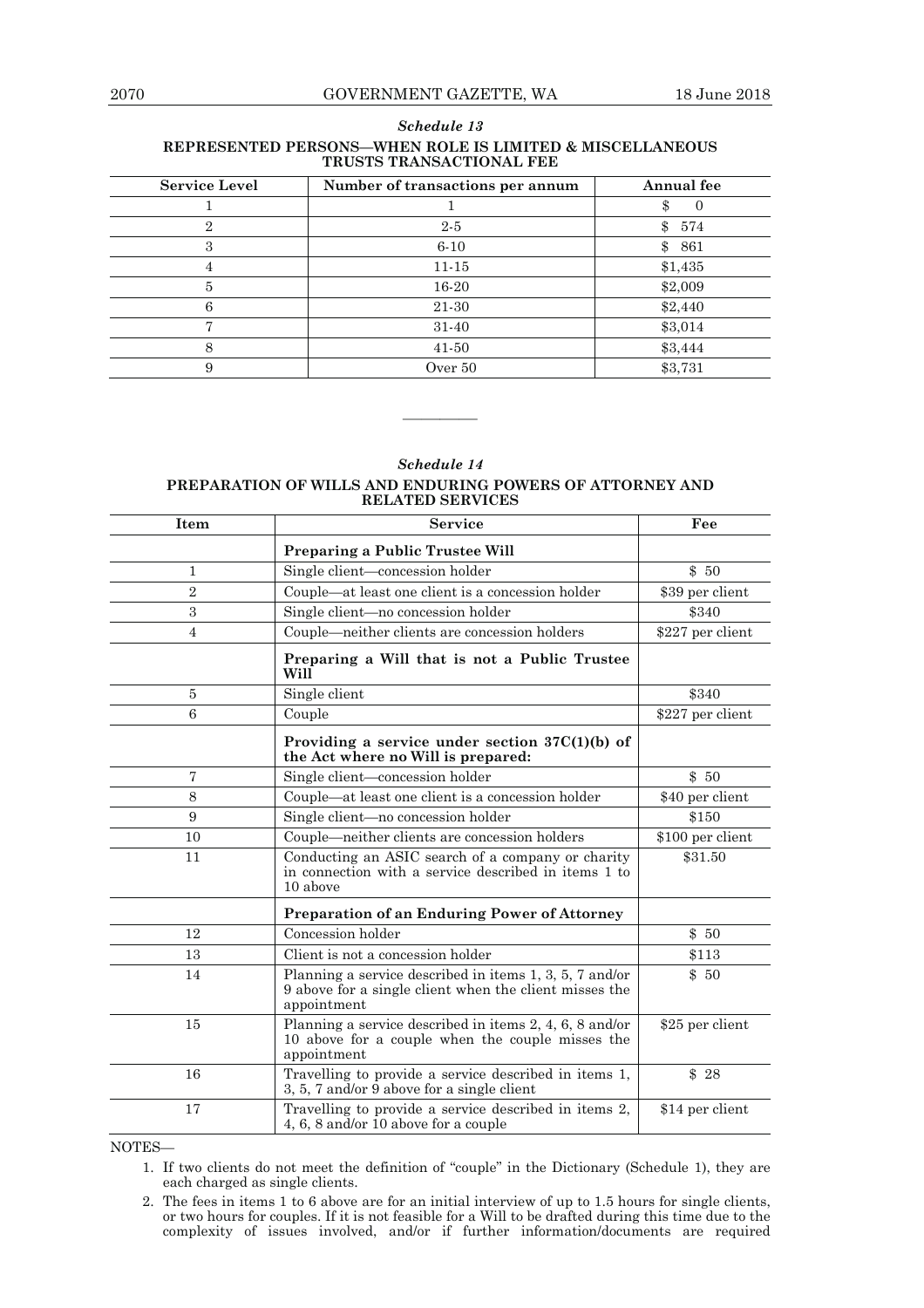(including, but not limited, to information/documents concerning overseas charities), the following fees will be charged for work performed before or after the initial interview—

- (1) if performed by a Senior Practitioner– \$483 per hour (or \$387 per hour, if at least one client is a concession holder and it is a Public Trustee Will);
- (2) if performed by a Junior Practitioner— $\$366$  per hour (or  $\$293$  per hour, if at least one client is a concession holder and it is a Public Trustee Will); and
- (3) if performed by a clerk or paralegal— $$287$  per hour (or  $$230$  per hour, if at least one client is a concession holder and it is a Public Trustee Will).
- 3. If any fees in note 2 above are charged, they may be charged and calculated in units of six minutes. If so, then
	- $(1)$  if the time spent providing the service is less than six minutes, then the costs payable are calculated based on a minimum charge of one unit regardless of the time actually spent; and
	- $(2)$  if more than six minutes is spent, then the calculation is made on the next highest level (meaning, for example, if 10 minutes is spent providing a service then the charges are calculated for two units, namely 12 minutes).
- 4. The total in-house fees charged under this Schedule to a client (plus any in-house fees for miscellaneous services in connection with the preparation of a Will) shall not exceed \$1,650. In addition, as stated in Part 1 of this Scale of Fees, the Public Trustee shall be reimbursed for all expenses that the Public Trustee properly incurs. As a result, disbursements payable to third parties will be charged at cost in addition to in-house fees.
- 5. The discounted fees in item 1 and note 2 above for a single client who is a concession holder only apply to the first Will that the Public Trustee commences to prepare for the client during a 12 month period. The fees for all subsequent Wills that the Public Trustee commences to prepare during this period are the same as those for a single client who is not a concession holder. To avoid doubt, the provision of services described in items 7 to 10 above during the 12 month period does not affect this.
- 6. The discounted fees in item 2 and note 2 above for a couple with at least one concession holder only apply to the first set of Wills that the Public Trustee commences to prepare for the couple during a 12 month period. The fees for all subsequent Wills that the Public Trustee commences to prepare during this period are the same as those for a couple in which neither client is a concession holder. To avoid doubt, the provision of services described in items 7 to 10 above during the 12 month period does not affect this.

#### *Schedule 15*

————

#### **ESTABLISHMENT OF COURT TRUSTS (INCLUDING INTERIM COURT TRUSTS)**

| Amount of money constituting the trust property that<br><b>Public Trustee first receives</b> | Fee        |
|----------------------------------------------------------------------------------------------|------------|
| \$0 to \$5,500                                                                               |            |
| \$5,501 to \$50,000                                                                          | 574<br>\$. |
| \$50,001 to \$100,000                                                                        | \$1,435    |
| $$100,001$ to $$400,000$                                                                     | \$4,305    |
| \$400,001 or more                                                                            | \$7.175    |

| Schedule 16                        |
|------------------------------------|
| <i>MISCELLANEOUS SERVICES—FEES</i> |

| <b>Service</b>                                                                         | Fee                 |
|----------------------------------------------------------------------------------------|---------------------|
| Preparing and lodging the following documents—                                         |                     |
| • $Caveat$                                                                             | \$232               |
| • Withdrawal of caveat                                                                 | \$287               |
| $\bullet$ Deed                                                                         | \$680               |
| • Mortgage or charge                                                                   | $\mathbb{S}$<br>431 |
| • Extension of mortgage                                                                | \$574               |
| • Reseal of an interstate or overseas grant of probate or<br>letters of administration | \$1,022             |
| Producing a certificate of title or Crown Lease                                        | -144                |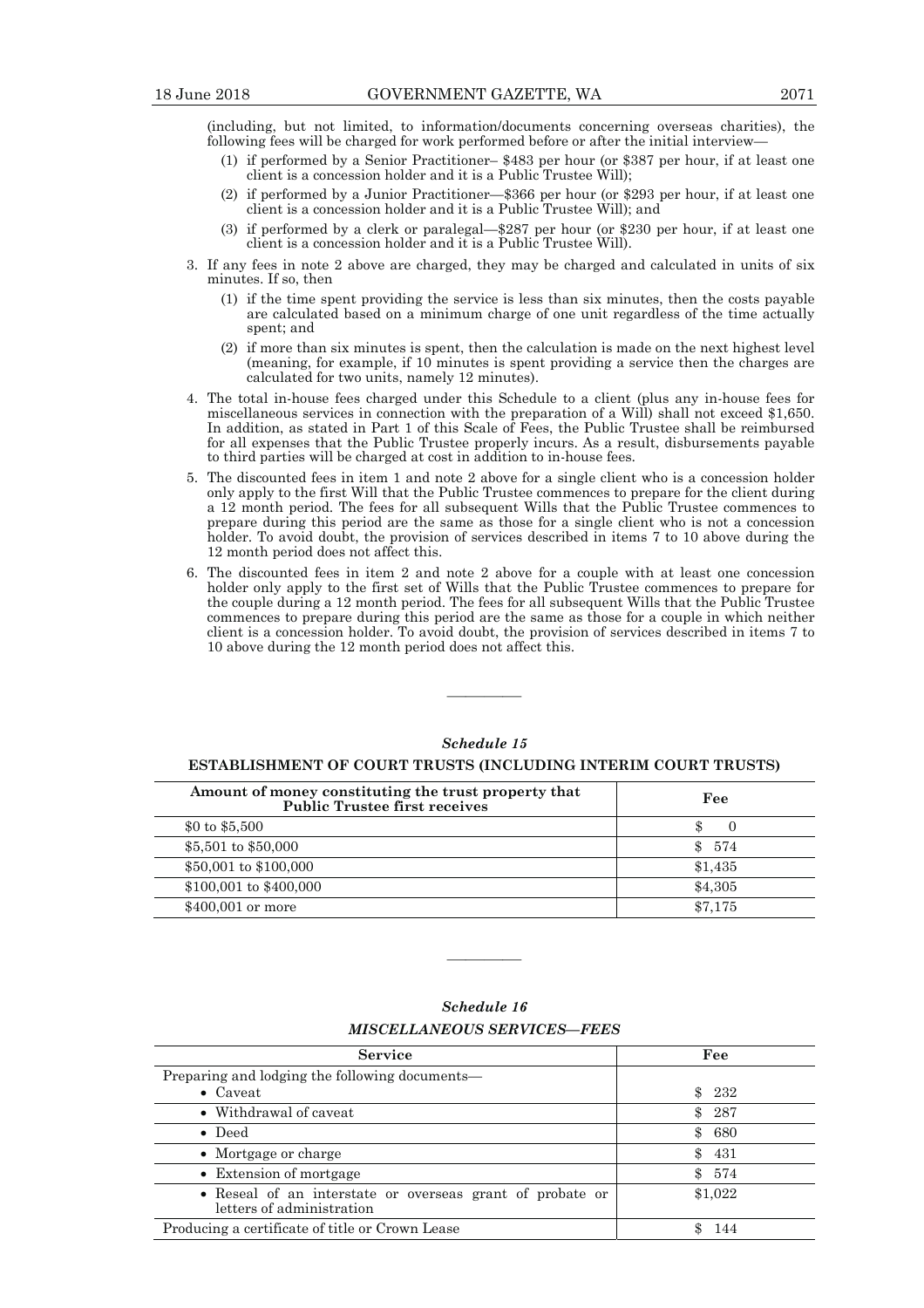| <b>Service</b>                                                                                                                                                                                                                                                                                                                                                                                                                                                                                                                                                                                                                                                                                                                                                                | Fee                     |
|-------------------------------------------------------------------------------------------------------------------------------------------------------------------------------------------------------------------------------------------------------------------------------------------------------------------------------------------------------------------------------------------------------------------------------------------------------------------------------------------------------------------------------------------------------------------------------------------------------------------------------------------------------------------------------------------------------------------------------------------------------------------------------|-------------------------|
| Producing each subsequent title in the same security and lodged at<br>the same time                                                                                                                                                                                                                                                                                                                                                                                                                                                                                                                                                                                                                                                                                           | \$36                    |
| Conducting the following searches with Landgate—<br>• Search of Certificate of Title where number is known<br>• Search of name and/or address and subsequent Certificate of<br>Title<br>• Each subsequent search of Certificate of Title after initial<br>fee (if more than one search)<br>• Search of name, location, lot index<br>• Search of Plan, Diagram<br>• Search of Memorial<br>• Historical search<br>• Search of other document                                                                                                                                                                                                                                                                                                                                    | \$36                    |
| Conducting the following searches with Registry of Births, Deaths<br>and Marriages-<br>• Search for Birth, Death or Marriage Certificate (includes a<br>one 10 year search)<br>• Search in an index (includes a search over any period not<br>exceeding 10 years and a Result of Search Certificate)                                                                                                                                                                                                                                                                                                                                                                                                                                                                          | \$36                    |
| Arranging and authorising a burial or cremation for a deceased<br>person                                                                                                                                                                                                                                                                                                                                                                                                                                                                                                                                                                                                                                                                                                      | \$574                   |
| Storing a Will deposited under section 54 of the Act for the life of the<br>testator<br>NOTE: This fee for storing a Will does not apply when—<br>1. the testator (as opposed to someone else) deposits the Will;<br>2. the Will was deposited on or before 30 June 2009;<br>3. the Public Trustee prepared the Will;<br>4. the testator is—<br>(1) a represented person;<br>(2) a beneficiary of a trust of which the Public Trustee is<br>the trustee; and/or<br>(3) a donor of an enduring power of attorney when the<br>Public Trustee is the donee (or substitute donee);<br>and/or<br>5. the testator (or someone on the testator's behalf) has already<br>paid a fee to the Public Trustee for storing a previous Will of<br>the testator under section 54 of the Act. | \$195                   |
| Providing copies of documents pursuant to section 47(2) of the Act                                                                                                                                                                                                                                                                                                                                                                                                                                                                                                                                                                                                                                                                                                            | $$1.50$ per page        |
| Arranging the sale (except a trade-in) or purchase of any one of the<br>following assets when the Public Trustee is performing a function or<br>providing a service under section 124 and Schedule 5 of the<br>Guardianship and Administration Act 1990, acting as administrator<br>pursuant to section 64 of the Guardianship and Administration<br>Act 1990, acting pursuant to an order made under section 65 of the<br>Guardianship and Administration Act 1990, donee of an enduring<br>power of attorney, or trustee of a court trust, testamentary trust or<br>miscellaneous trust-<br>• motor vehicle<br>$\bullet$ boat<br>• trailer                                                                                                                                  | \$861 per asset         |
| Arranging the sale (except a trade-in) of a motor vehicle located<br>outside the range of the Public Trustee's relevant usual service<br>contractor, when the Public Trustee is executor or administrator of a<br>deceased estate which the Public Trustee commenced to administer<br>on or after 1 July 2013                                                                                                                                                                                                                                                                                                                                                                                                                                                                 | \$861 per motor vehicle |
| Arranging the sale (except a trade-in) of either one of the following<br>assets located outside the range of the Public Trustee's relevant<br>usual service contractor, when the Public Trustee is executor or<br>administrator of a deceased estate which the Public Trustee<br>commenced to administer on or after 1 July 2016—<br>$\bullet$ boat<br>• trailer                                                                                                                                                                                                                                                                                                                                                                                                              | \$861 per asset         |